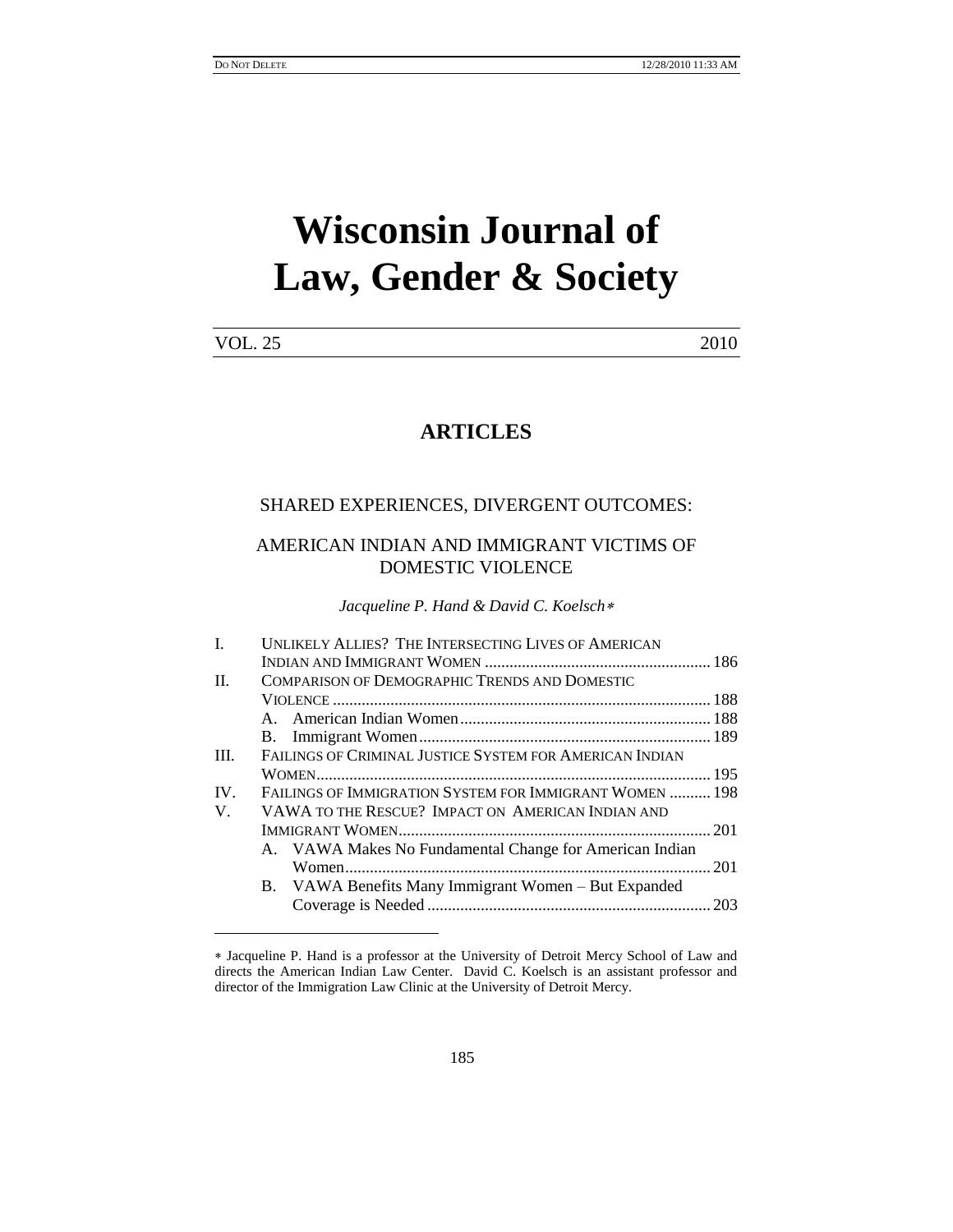$\overline{a}$ 

#### 186 *WISCONSIN JOURNAL OF LAW, GENDER & SOCIETY* [Vol. 25:2

| VI — |                                                            |  |
|------|------------------------------------------------------------|--|
|      | A. VAWA is Yet Another Broken Promise to American Indian   |  |
|      |                                                            |  |
|      | B. VAWA's Protections for Immigrant Women are Little-Known |  |
|      |                                                            |  |
|      | C. Laws Can Only Do So Much – Change Will Happen When      |  |
|      | American Indian and Indian Women Are Not the "Other" 207   |  |

#### I. UNLIKELY ALLIES? THE INTERSECTING LIVES OF AMERICAN INDIAN AND IMMIGRANT WOMEN

Perhaps no two groups within U.S. society share as little common history as American Indian and immigrant women.  $\frac{1}{1}$  American Indian and immigrant women differ, to varying degrees, along historical, geographic, linguistic, cultural and economic lines. American Indian women have existed as a distinct culture since before the arrival of any immigrants. Immigrant women often preserve their native cultures many years after entering the U.S. American Indian women and immigrant women often live in very different geographical worlds and do not often come into contact with each other. Each group may speak a native language and English as a primary or secondary language. And, statistically, American Indian women are less economically stable than immigrant women. $<sup>2</sup>$ </sup>

Yet, for all of their differences, American Indian and immigrant women share certain characteristics with respect to the impact of domestic violence on their lives. For all American women, including American Indian and immigrant women, domestic violence crosses socio-economic and cultural lines and "poses the single largest health threat to adult women" in the United States, according to the U.S. Surgeon General, but is especially damaging to vulnerable segments of the population.<sup>3</sup> Just as American Indian and immigrant women share in the prevalence of domestic violence so, too, do they share the leading tool at the federal level to address domestic violence. The Violence Against Women Act (VAWA) contains specific provisions to benefit both

<sup>1.</sup> Although statistical studies do not distinguish between American Indians living on reservations and off reservation, this paper will focus on the problems created by jurisdictional limitation on tribal sovereignty.

<sup>2.</sup> U.S. CENSUS BUREAU ET AL., AMERICAN COMMUNITY SURVEY FIELD REPRESENTATIVE'S MANUAL (2008); U.S. CENSUS BUREAU ET AL., INCOME, EARNINGS, AND POVERTY DATA FROM THE 2007 AMERICAN COMMUNITY SURVEY 3 (2008); AMERICAN IMMIGRATION COUNCIL, IMMIGRANT WOMEN IN THE UNITED STATES: A PORTRAIT OF DEMOGRAPHIC DIVERSITY (JUNE 2008), http://immigrationpolicy.org/just-facts/immigrantwomen-united-states-portrait-demographic-diversity.

<sup>3.</sup> Leslye E. Orloff & Janice V. Kaguyutan, *Offering a Helping Hand: Legal Protections for Battered Immigrant Women: A History of Legislative Responses,* 10 AM. U.J. GENDER SOC. POL'Y & L. 95, 97 (2002).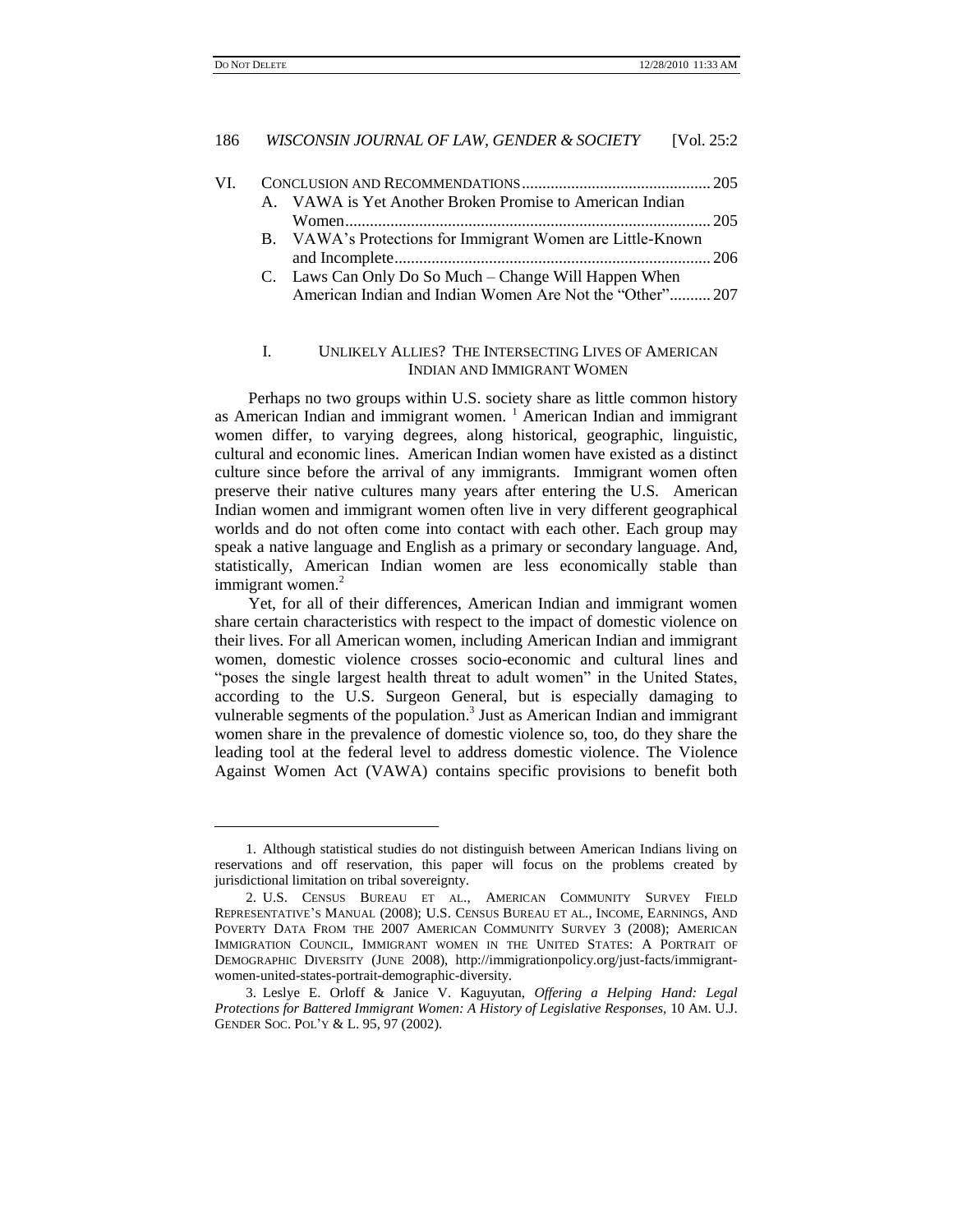American Indian and immigrant women.<sup>4</sup> Among other provisions targeting domestic violence against American Indian women, VAWA requires personal protection orders issued by one tribal authority to be afforded comity by all others.<sup>5</sup> VAWA provides specific forms of immigration relief to immigrant women victims of domestic violence and reflects Congressional appreciation for the increased vulnerability of this population.<sup>6</sup> In fact, American Indian and immigrant women are the only groups of women in the United States separately targeted by VAWA.<sup>7</sup>

This article argues that, despite its promise, VAWA fails to adequately protect American Indian women from domestic violence and does little to further the prosecution of perpetrators of violence against American Indian women. In addition, while immigrant women fare much better than American Indian women under VAWA, VAWA is under-utilized and misapplied among immigrant women. In order to support such a sweeping indictment of VAWA, this article compares and contrasts the experiences of American Indian and immigrant women with domestic violence in addition to evaluating obstacles in each community to effectively address this problem. The article then explores the impact of VAWA on American Indian and immigrant women, and critiques the effectiveness of VAWA in serving the interests of these communities.

Finally, rather than dwell on the unfulfilled potential of VAWA for each community, the article suggests several short-term and systemic changes to aid in the prevention, deterrence and prosecution of domestic violence against these distinct populations. Each community – although very different – has something to offer the other in terms of how domestic violence is addressed. American Indian and immigrant women can work together – not only to make VAWA more effective but also to learn from each other's experiences in order to prevent, deter and prosecute domestic violence. However, laws can only do so much. While VAWA certainly could be improved via further amendments or better implemented, domestic violence rates for American Indian and immigrant women will likely only decline when it is no longer tolerated or excused within and outside of those communities. Despite some progress in recent years, policymakers and law enforcement officials still regard domestic violence as an unfortunate and intractable fact-of-life among American Indian and immigrant women. In keeping with the principle that thoughts become words which become actions, this article hopes to spur a shift in attitudes and actions regarding domestic violence directed at American Indian and immigrant women.

 $\overline{a}$ 

<sup>4.</sup> Omnibus Crime Control and Safe Streets Act of 1968, 42 U.S.C. § 3796gg (2000).

<sup>5.</sup> Violent Crime Control and Law Enforcement Act of 1997, 18 U.S.C. § 2265 (2000).

<sup>6.</sup> Orloff & Kaguyutan, *supra* note 3, at 95, 109-10.

<sup>7.</sup> 42 U.S.C. § 3796gg. Title VIII of VAWA is devoted exclusively to immigrant women and Title IX targets domestic violence against American Indian women.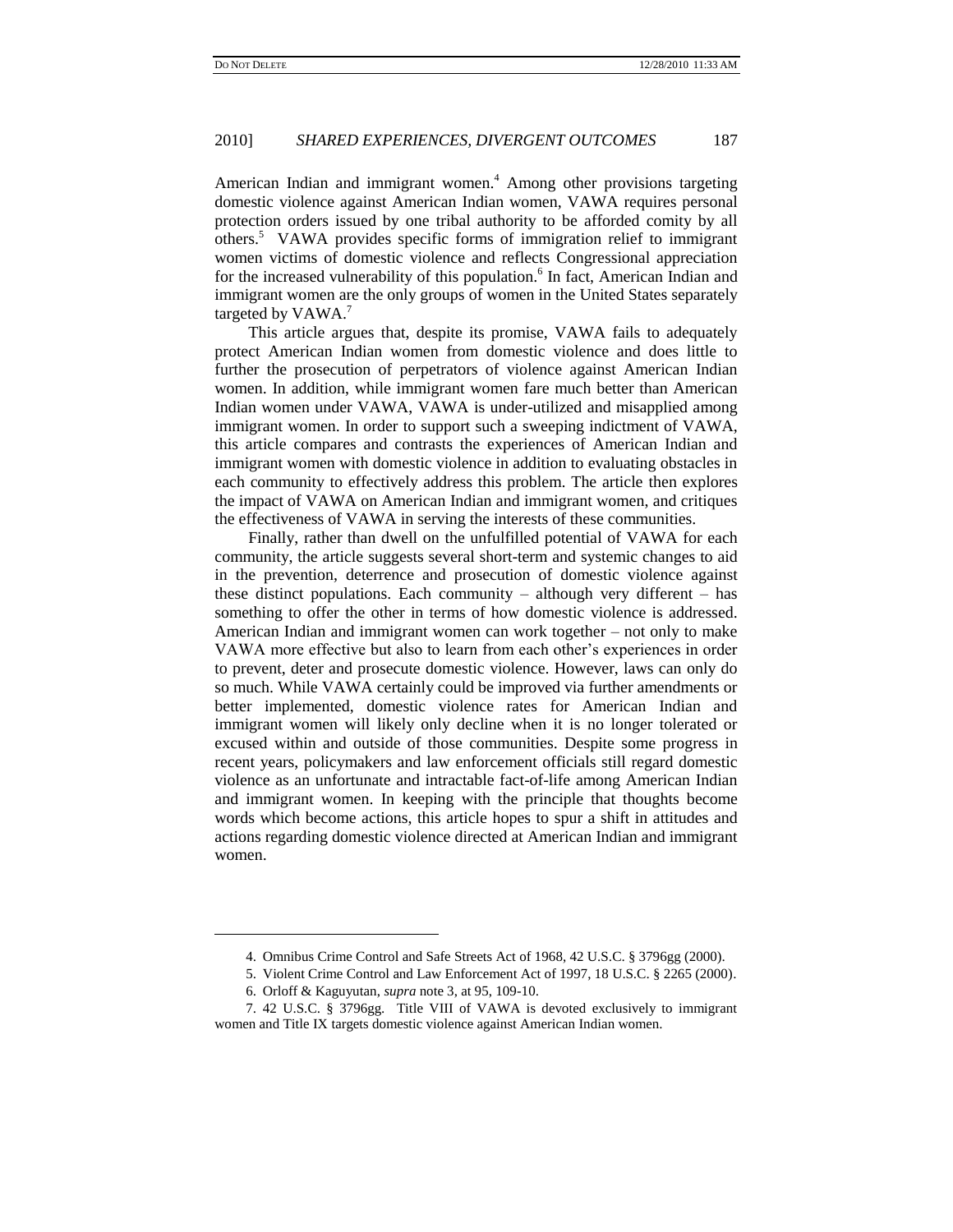l

#### II. COMPARISON OF DEMOGRAPHIC TRENDS AND DOMESTIC **VIOLENCE**

#### *A. American Indian Women*

American Indian women experience domestic violence more frequently than other women in the U.S.<sup>8</sup> American Indian and Alaska Native women are raped at nearly twice the rate of White and African-American women and are stalked at more than twice the rate of Whites and African-Americans.<sup>9</sup> In fact, physical assaults, most of which are domestic in nature, are higher among American Indian women than among any other demographic group in the United States<sup>10</sup> Nearly 40-percent of American Indian women report that they have been victims of domestic violence.<sup>11</sup>

While rape is, of course, not always perpetrated within the context of domestic violence, the frequency and lack of consequences of rapes of American Indian women are staggering. According to the U. S. Department of Justice, one-third of American Indian women will be raped in their lifetimes.<sup>12</sup> Yet even that percentage, striking as it is, may undercount the extent of domestic violence and rape against American Indian women: many American Indian women do not trust non-Indian researchers and are unwilling to discuss private matters, such as domestic violence and, in particular, rape, openly.<sup>13</sup>

The unwillingness of American Indian women to discuss rape and domestic violence openly has been recognized as a problem for more than two decades and has triggered numerous studies, surveys and reports by the U.S. Department of Justice $14$  and by non-governmental organizations such as Amnesty International.<sup>15</sup> These organizations use varying methodologies

<sup>8.</sup> PATRICIA TJADEN & NANCY THOENNES, NATIONAL INSTITUTE OF JUSTICE, EXTENT, NATURE, AND CONSEQUENCES OF INTIMATE PARTNER VIOLENCE 26 EXHIBIT 6 (U.S. Dep't of Justice, 2000) [hereinafter EXTENT, NATURE AND CONSEQUENCES].

<sup>9.</sup> Edward Reina, Jr., Domestic Violence in Indian Country: A Dilemma of Justice, 5 Domestic Violence Report 33, 47 (Feb./Mar. 2000).

<sup>10.</sup> PATRICIA TJADEN & NANCY THOENNES, FULL REPORT OF PREVALENCE, INCIDENCE, AND CONSEQUENCES OF VIOLENCE AGAINST WOMEN: FINDINGS FROM THE NATIONAL VIOLENCE AGAINST WOMEN SURVEY 22 EXHIBIT 7 (U.S. Dep't of Justice ed., 2000) [hereinafter FULL REPORT].

<sup>11.</sup> EXTENT NATURE AND CONSEQUENCES, *supra* note 8, at 26.

<sup>12.</sup> FULL REPORT, *supra* note 10, at 22.

<sup>13.</sup> Rebecca A. Hart & M. Alexander Lowther, *Honoring Sovereignty: Aiding Tribal Efforts to Protect Native American Women from Domestic Violence*, 96 CALIF. L. REV. 185, 189 (2008).

<sup>14.</sup> *See e*.*g*. LAWRENCE A. GREENFIELD & STEVEN K. SMITH, AMERICAN INDIANS AND CRIME (1999); STEVEN W. PERRY, AMERICAN INDIANS AND CRIME 1992-2002 (2004); FULL REPORT, *supra* note 10, at 22.

<sup>15.</sup> *See* AMNESTY INTERNATIONAL, MAZE OF INJUSTICE: THE FAILURE TO PROTECT INDIGENOUS WOMEN FROM SEXUAL VIOLENCE IN THE USA, (2007) (focusing research on three areas: Alaska, Oklahoma and the Standing Rock Sioux Reservation in North and South Dakota).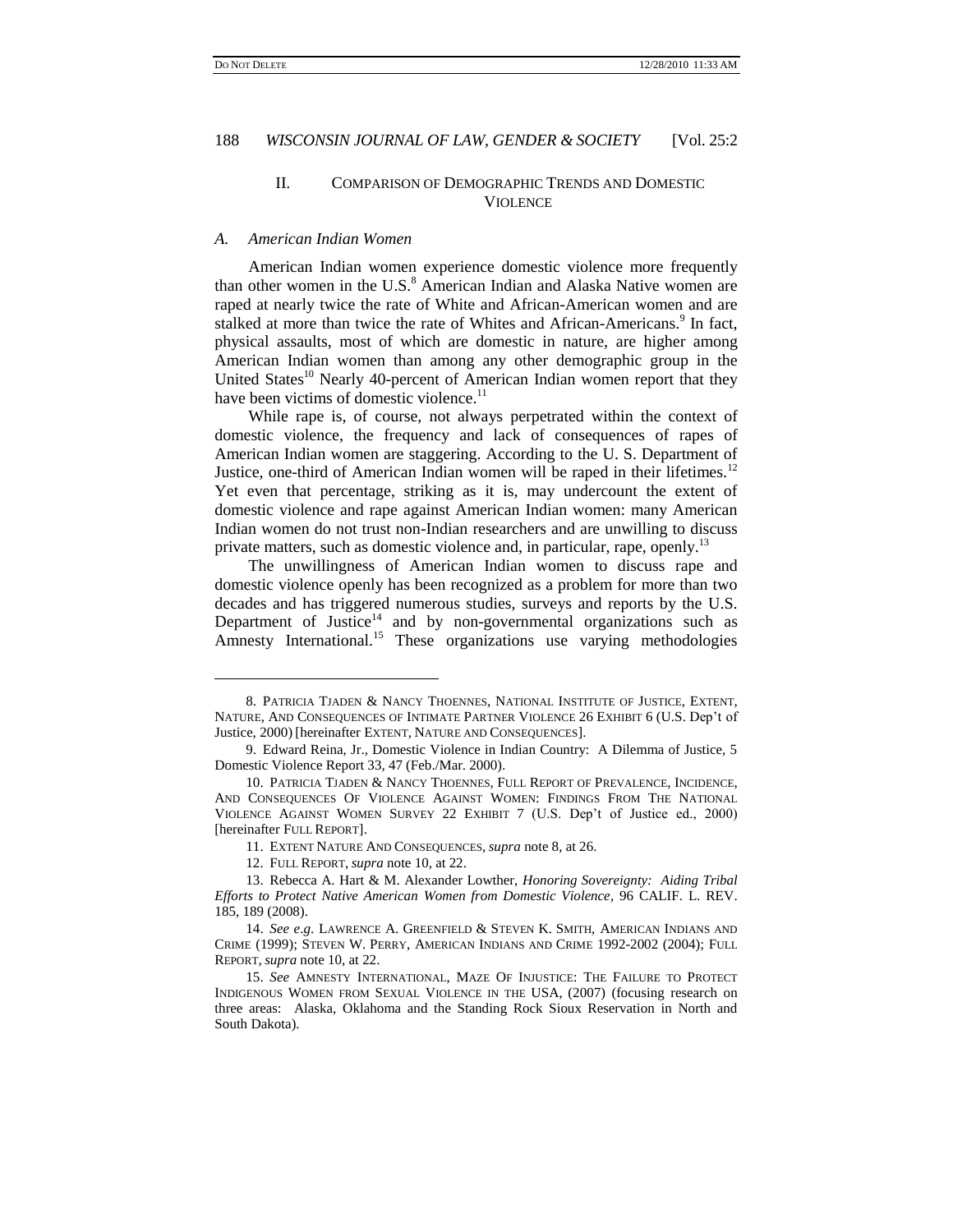ranging from mechanically randomized phone calls to the entire U.S. population<sup>16</sup> to interviews focused specifically on American Indians.<sup>17</sup> While this mode of data collection generates some differences in the specifics, there is unquestionably a consensus on the seriousness and severity of domestic violence. A major discrepancy with these statistics is that they generally do not distinguish between American Indians living in the broader community and those living in Indian Country.<sup>18</sup> In Census 2000, 2,475,956 persons were designated as American Indian.<sup>19</sup> These people were self-identified so that these numbers are not necessarily "limited to federally or state-recognized tribes or actual tribal enrollment.<sup>520</sup> In 2000, roughly 65 percent of Indians lived outside American Indian areas while 35 percent lived in areas of tribal control.<sup>21</sup> It is unclear how the broad statistics cited earlier in this section, which do not differentiate between American Indian women on and off the reservation, apply to each of these sub groups. Because it is unclear how statistics regarding domestic violence apply to each sub group of the American Indian population, these two populations present quite different challenges to policy makers who want to decrease the domestic violence to which Indian women are subjected. Women in Indian Country face the problem of a judicially limited jurisdiction which has put them in a clear, if politically difficult, solution. Not surprisingly, this has directed the majority of scholars to focus on women who reside in Indian Country. This analysis is no exception.<sup>22</sup> Before reasonable proposals to provide added protection for non-reservation American Indian women can be developed, further research is needed to establish why the victimization rate for such women is twice that of other groups.

#### *B. Immigrant Women*

l

It is clear that immigrant women face significant obstacles in their daily lives. First-generation immigrant women comprise 12-percent of all women in the United States.<sup>23</sup> Generally, immigrant women are older, less-educated, and

<sup>16.</sup> *See* EXTENT NATURE AND CONSEQUENCES, *supra* note 8, at iii (the National Violence Against Women Survey was a national telephone survey consisting of interviews with a representative sample of 8000 U.S. women and 8000 U.S. men).

<sup>17.</sup> AMNESTY INTERNATIONAL, *supra* note 15, at ii.

<sup>18.</sup> *See* 18 U.S.C. § 1151 (2000) (explaining that Indian Country includes land on the reservation, trust land and "dependent Indian communities").

<sup>19.</sup> U.S. CENSUS BUREAU, THE AMERICAN INDIAN POPULATION (September 2001), http://www.census.gov/prod/2001pubs/mso01aian.pdf.

<sup>20.</sup> PERRY, *supra* note 14, at 1.

<sup>21.</sup> STELLA U. OGUNWOLE, WE THE PEOPLE: AMERICAN INDIANS AND ALASKA NATIVES IN THE UNITED STATES 14 (U.S. Census Bureau ed., 2006).

<sup>22.</sup> See analysis in text accompanying footnotes 68 through 92 *infra*.

<sup>23.</sup> JEANNE BATALOVA, Migration Pol'y Inst., IMMIGRANT WOMEN (2009) *available at*  [http://www.migrationinformation.org/Feature/display.cfm?id=763.](http://www.migrationinformation.org/Feature/display.cfm?id=763)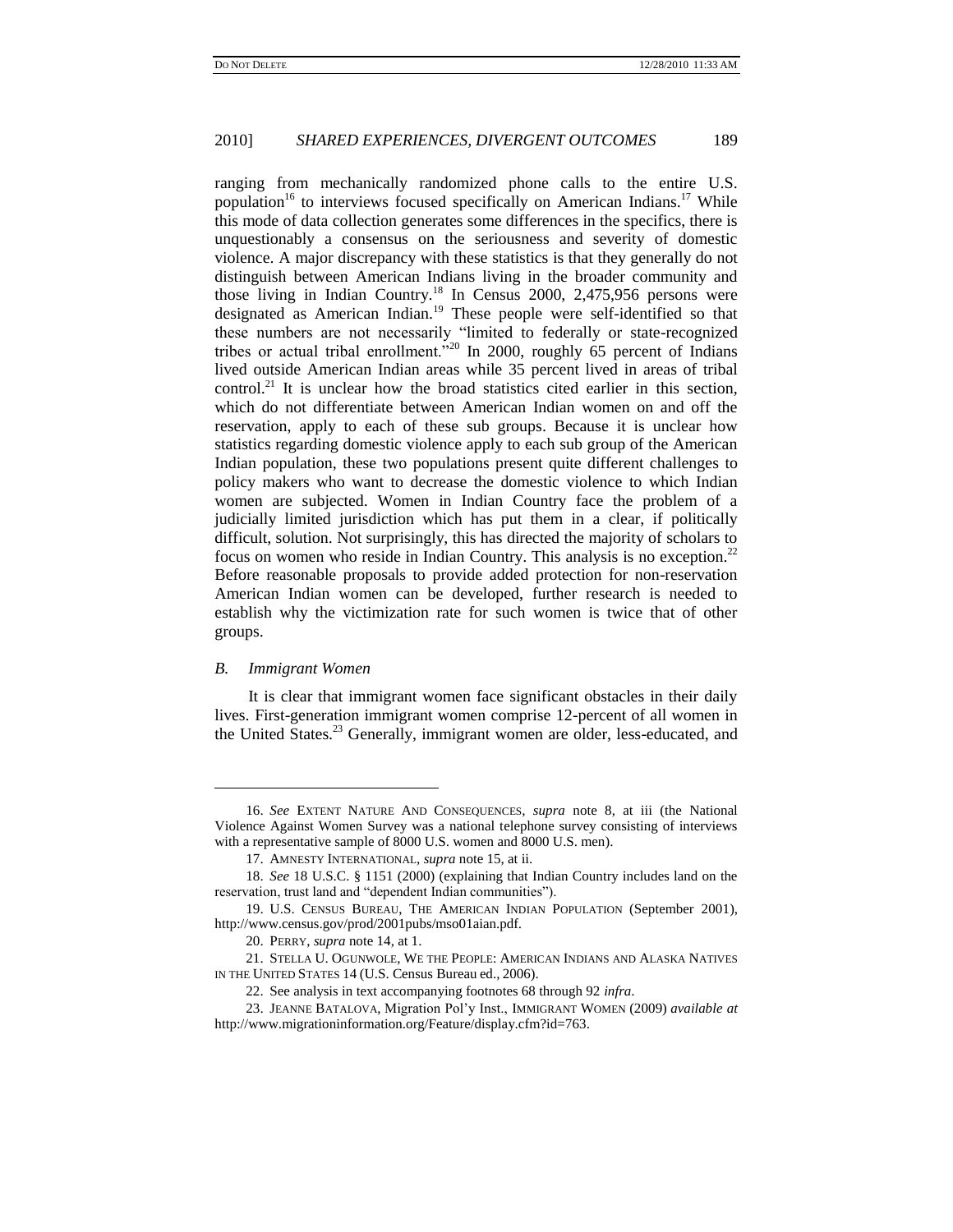less likely to be employed than U.S.-born women.<sup>24</sup> Furthermore, immigrant women who are employed earn 14-percent less than their U.S.-born counterparts.<sup>25</sup> Immigrant women also fare worse than immigrant men on several key demographic indicators: while they are slightly more likely to be employed (albeit in jobs in which they are paid less than men), more immigrant women live in poverty, and immigrant women are twice as likely to be widowed, divorced or separated as are immigrant men.<sup>26</sup>

In addition to the economic and social challenges facing immigrant women, empirical research consistently demonstrates that immigrant women married to U.S. Citizens and Lawful Permanent Residents are especially vulnerable to domestic abuse.<sup>27</sup> Indeed, the lifetime prevalence of intimate partner violence among Latina immigrant women exceeds the 21 percent prevalence in the general population by almost twofold.<sup>28</sup> Immigrant women are not only more likely to experience abuse but they also suffer more than the general female population from domestic violence. Immigrant women tend to stay longer in abusive relationships, suffer more severe forms of abuse, and sustain more devastating physical and psychological damage compared to U.S. born victims of domestic violence.<sup>29</sup>

Several factors explain the higher rates of domestic violence experienced by immigrant women. Immigrant women are a rich tapestry of different cultures, languages and norms of behavior and, as a result, it is impossible to make sweeping generalizations applicable to the entire group. In addition, immigrant women have various forms of immigration status, including undocumented, temporary student- or employment-based visa holders, Lawful Permanent Residents and U.S. Citizens. Immigration status alone may render certain immigrant women more likely to be victimized by domestic violence than other immigrant women.<sup>30</sup> Women who immigrate to the United States as highly-sought employees of a U.S. company may be less likely to be victims of domestic violence because their immigration status in the United States is not dependent on a domestic relationship and immigrant women with employmentbased visas are, in general, more highly-educated and older than women who immigrate to join a fiancé or husband sponsor.<sup>31</sup> In contrast, younger, lesseducated women are statistically more likely to be victims of domestic

l

29. *Id*. at 2.

30. *Id*.

<sup>24.</sup> *Id*.

<sup>25.</sup> *Id*.

<sup>26.</sup> *Id*.

<sup>27.</sup> GISELLE HASS, NAWAL AMMAR, & LESLYE ORLOFF, BATTERED IMMIGRANTS AND U.S. CITIZEN SPOUSES (2006), http://legalm.convio.net/site/DocServer/dvusc.pdf?docID=314 (citing H.R. REP. NO. 103-935).

<sup>28.</sup> Giselle Hass, Mary Ann Dutton, & Leslye E. Orloff, *Lifetime Prevalence of Violence Against Latina Immigrants: Legal and Policy Implications, Domestic Violence: Global Responses*, 7 INT'L REV. OF VICTIMOLOGY (Special Issue) 93, 96, 103 (2000).

<sup>31</sup>**.** American Immigration Council, *supra* note 2.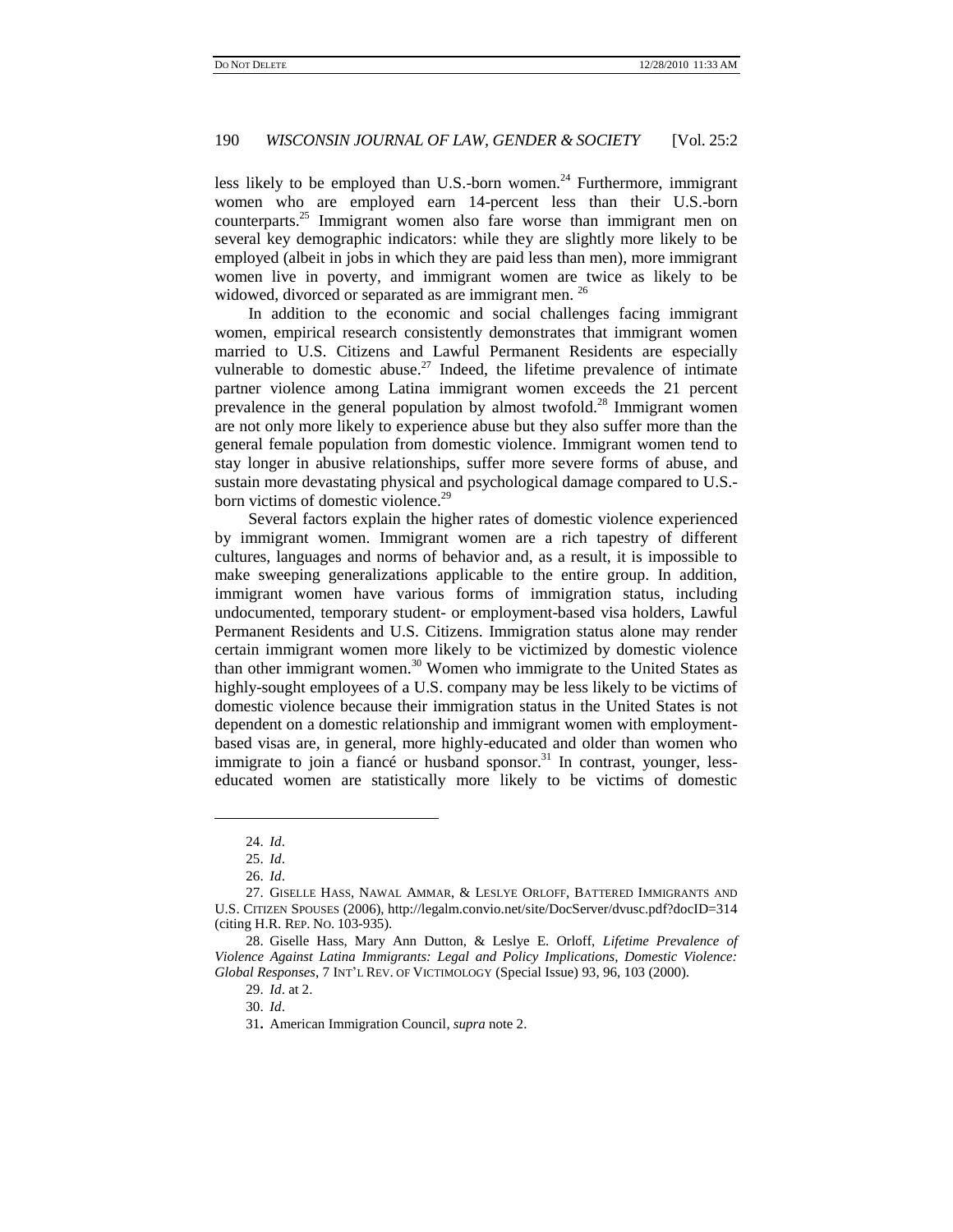violence.<sup>32</sup> For example, immigrant women from India are highly educated and are present in the United States on employment-based visas in predominantly professional positions while immigrant women from Mexico are statistically less-educated and are present in the U.S. based on family ties and employed in lesser-skilled positions.<sup>33</sup>

Despite their differences in education, income-earning capacity, and immigration status, immigrant women share certain common attributes. First, unlike U.S.-born women, many women who grew up in a foreign country and come to the United States as adults often struggle with unique cultural, language, economic, and informational challenges, which can restrict their ability to recognize and terminate abusive relationships.<sup>34</sup> For example, limited English proficiency may prevent an immigrant woman from reporting domestic abuse to social service agencies or the police. $35$  In addition, as noted by Deanna Kwong in a study of immigrant victims of domestic violence, cultural norms legitimizing "disciplinary" beatings of women by their husbands often make finding sympathy and support in a community – and even in one's own family  $-$  problematic.<sup>36</sup>

The interaction of these factors is illustrated by the story of Privya, a university-educated woman from India who came to the United States to join her husband, a Lawful Permanent Resident employed by a U.S.-based multinational corporation.<sup>37</sup> Privya's husband refused to allow her to leave the house, to have visitors, or to work, even though she was highly educated. He disconnected the television and insisted that she cook and clean all day while he was at work. When the house was not cleaned or meals not prepared to his satisfaction, he beat her and raped her repeatedly. Privya tried to get help from her family in India but they were afraid of approaching her husband's family because of social norms; they were from a slightly lower caste and they feared that her husband would divorce her, bring shame upon her family and cause a substantial dowry to be returned to her husband's family. She contacted family members in the United States and begged for their help but they, too, refused to intervene because they were in the United States on expired visas and feared Privya's husband would turn them in to government officials if they intervened.

Privya was only able to get help when she locked herself out of the house one day while taking out the garbage and had to ask a neighbor for help. The

 $\overline{a}$ 

36. Kwong, *supra* note 34, at 140.

37. Privya is a client of the Immigration Law Clinic at the University of Detroit Mercy School of Law. Her name and identifying information have been altered for her protection.

<sup>32.</sup> *Id*.

<sup>33.</sup> *Id*.

<sup>34.</sup> Deanna Kwong, *Removing Barriers for Battered Immigrant Women: A Comparison of Immigrant Protections Under VAWA I & II*, 17 BERKELEY WOMEN'S L.J. 137, 139-41 (2002).

<sup>35.</sup> Carolyn Ham, *Reducing Language Barriers to Combating Domestic Violence: The Requirements of Title VI*, http://onlineresources.wnylc.net/pb/orcdocs/LARC\_Resources/ LEPTopics/DV/REDUCINGLANGUAGEBARRIERSTOCOMBATINGDOMESTICVIOL ENCE.pdf.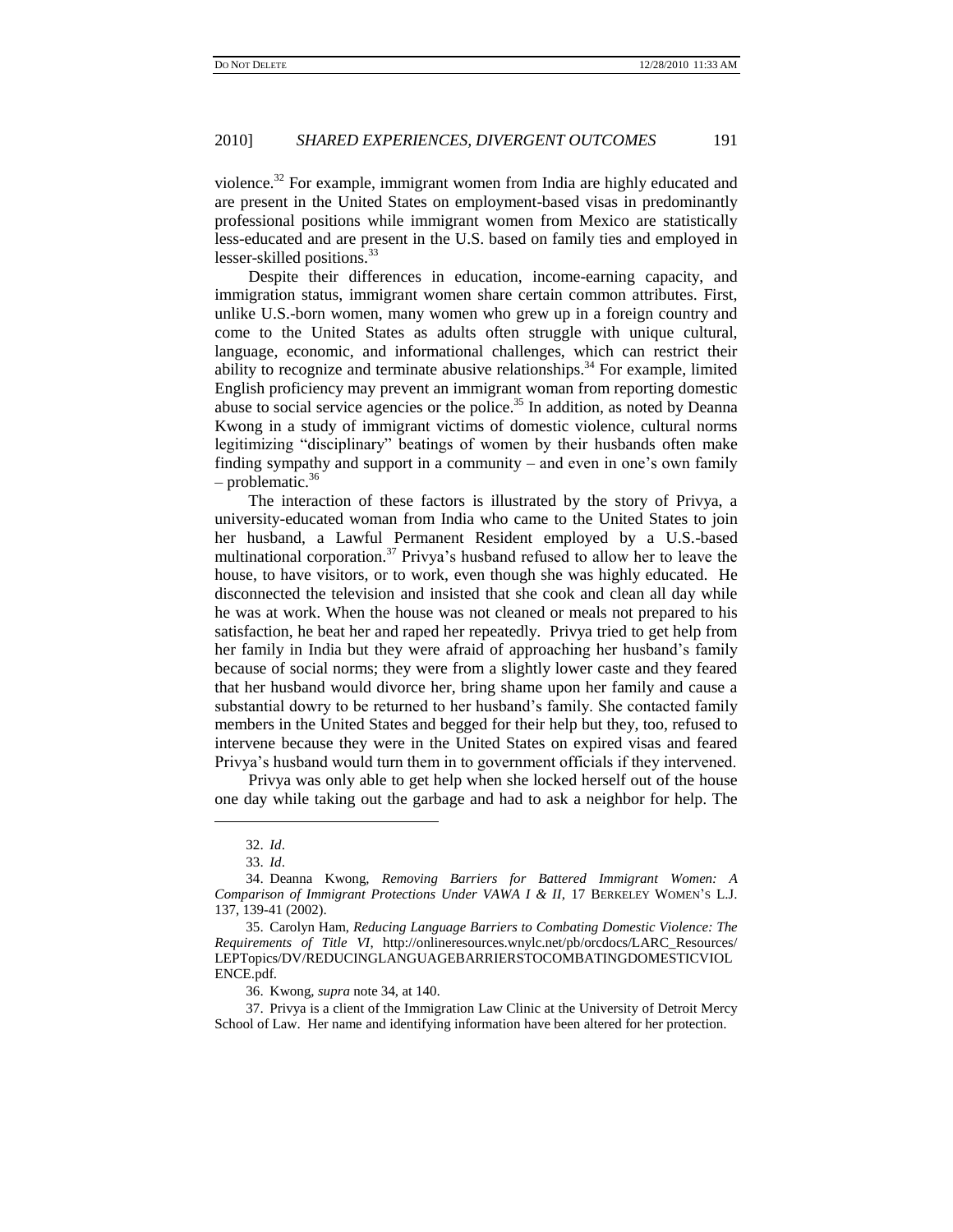l

## 192 *WISCONSIN JOURNAL OF LAW, GENDER & SOCIETY* [Vol. 25:2

neighbor, a U.S.-born citizen, struck up a friendship with Privya and, after several weeks, Privya confided in her. The neighbor called the police and Privya's husband was arrested and prosecuted for domestic violence. He managed to enter a plea to have the conviction reduced to disorderly conduct and avoid immigration consequences. Privya was placed in a domestic violence shelter, where she endured a form of culture shock because she was the only immigrant woman in the shelter. However, Privya received counseling and legal services and eventually was able to break free from her abusive husband and gain independent immigration status in the United States through a U Visa. Privya is a success story: two years after her husband's arrest, she now owns and operates a business designing clothes and has moved into her own apartment.

Abused immigrant women face a number of unique legal hurdles to counter the devastating effects of physical and psychological abuse, which makes it especially difficult for these women to leave violent relationships. U.S. immigration laws and regulations, which give U.S. Citizens and Lawful Permanent Residents broad discretion over the immigration status of their immediate relatives, play a crucial role in keeping battered immigrant women with their abusive husbands.<sup>38</sup> In an abusive marriage, the control inherent in the immigration laws and regulations becomes a powerful tool of intimidation and coercion used by U.S. Citizen and Lawful Permanent Resident husbands against immigrant women, which causes these women not to report domestic violence. In the name of promoting family unity, wives of U.S. Citizens and Lawful Permanent Residents are provided a fast track to permanent residency, citizenship, and other immigration benefits.<sup>39</sup> Yet, at the same time, when a marital relationship turns violent, these same immigration laws can facilitate abuse, because they place control over the legal status of non-citizen spouses squarely in the hands of their U.S. Citizen or Lawful Permanent Resident spouses.  $40$ 

For example, the Immigration and Nationality Act (INA) gives nearly complete control over the immigration status of immigrant women to their U.S. Citizen or Lawful Permanent Resident husbands.<sup>41</sup> In a typical situation, a U.S. Citizen husband petitions for his wife by filing an I-130 Petition for Alien

<sup>38.</sup> H.R. REP. No. 103-395, at 26-27 (1993) (noting that "[d]omestic battery problems can become terribly exacerbated in marriages where one spouse is not a citizen, and the noncitizen[']s legal status depends on his or her marriage to the abuser").

<sup>39.</sup> 8 U.S.C. § 1430(a) (2006) (for example, spouses of a U.S. citizen may petition for naturalization after only three years of continuous residence in the U.S. instead of the usual five); *Id*. § 1151(b) (moreover, spouses of U.S. citizens are not subject to the annual numerical limits on immigrant visas, which means that they do not have to go through a long waiting period before a visa number becomes available).

<sup>40.</sup> Uma Narayan, *"Male-Order" Brides: Immigrant Women, Domestic Violence and Immigration Law*, 10 Hypatia 104, 108-09 (Winter 1995).

<sup>41.</sup> Kavitha Shreeharsha, Immigration Policy Center, Reforming America's Immigration Laws: A Woman's Struggles 8 (June 2010) *available at* http://www.immigrationpolicy.org/sites/default/files/docs/A\_Womans\_Struggle\_062810.pdf.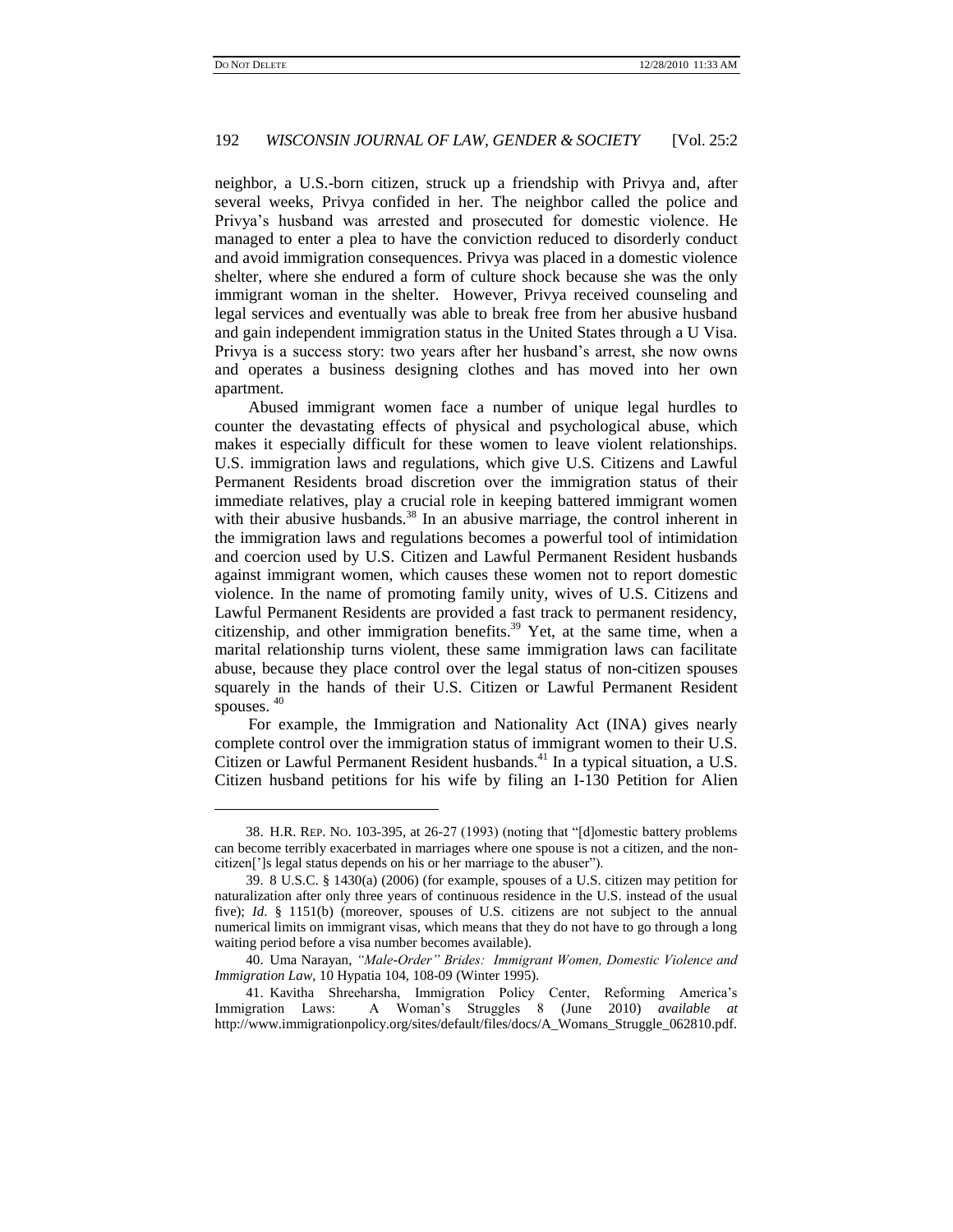Relative and she files an I-485 Application for Lawful Permanent Residence.<sup>42</sup> At any time before, during and after adjudication of the I-130 and I-485 by U.S. Citizenship and Immigration Services (USCIS), the husband may revoke the application without any explanation or cause.<sup>43</sup> If the I-130 is revoked, the petition is automatically terminated and the woman is advised that she must depart the United States within thirty days or she will be placed in removal proceedings before the U.S. Immigration Court.<sup>44</sup> In addition, after the I-485 application for an immigrant woman is approved, she becomes a Conditional Lawful Permanent Resident.<sup>45</sup> Then, after two years, she and her husband must file an I-751 Petition to Remove Conditions on Lawful Permanent Residency.<sup>46</sup> Again, the woman needs her husband's cooperation to remove the conditions on her Lawful Permanent Residency.<sup>47</sup> To obtain legal employment, an immigrant woman must obtain an employment authorization document from USCIS.<sup>48</sup> The issuance of an employment authorization document is tied to the immigrant's legal status which, in turn, also depends on the cooperation of the U.S. Citizen or Lawful Permanent Resident spouse.<sup>49</sup>

U.S. immigration laws and regulations conflict with cultural and religious norms that many immigrant women internalize before coming to the United States. These conflicting ideas often keep immigrant women in abusive relationships.<sup>50</sup> As noted above, it is dangerous to make broad assertions regarding the cultural legacy of women immigrants from many diverse parts of the world and so, too, it is difficult to portray immigrant cultures as less respectful of women than is U.S. culture. Yet, a few general points can be made. First, social customs and religious beliefs of many non-Western cultures may tend to minimize the impact of domestic violence and place women subordinate to their husbands.<sup>51</sup> Second, an immigrant woman's native culture may value familial unity more than her individual dissatisfaction with the marital relationship.<sup>52</sup> If that is the case, a battered woman who leaves an abusive marriage may be ostracized by her extended family as well as by the

 $\overline{a}$ 

52. *Id*. at 6.

<sup>42.</sup> 8 C.F.R. §§ 204.1(a)(1), 245.2 (2010).

<sup>43.</sup> *Id*. § 1205.1(a)(3).

<sup>44.</sup> *See* Cook, General Counsel, Legal Opinion (Jan. 9, 1990), *reprinted in* 67 Interpreter Releases 153, 168-70 (Feb. 5, 1990).

<sup>45.</sup> Immigration and Nationality Act § 216(d), 8 U.S.C. 1186a (2000) [hereinafter INA].

<sup>46.</sup> 8 C.F.R. § 216.4(a)(1) (2010).

<sup>47.</sup> As noted below, the I-751 Petition to Remove Conditions on Permanent Residency allows women who have divorced and/or been victims of abuse during the two-year period to file self-petitions but a self-petition requires a great deal of documentary evidence and USCIS reviews self-petition I-751s with a great deal of skepticism.

<sup>48.</sup> 8 C.F.R. § 274a.2(b)(1)(i)(B) (2010).

<sup>49.</sup> Orloff & Kaguyutan, *supra* note 3, at 98.

<sup>50.</sup> Hass, Ammar & Orloff, *supra* note 27, at 5-6.

<sup>51.</sup> *See Id*.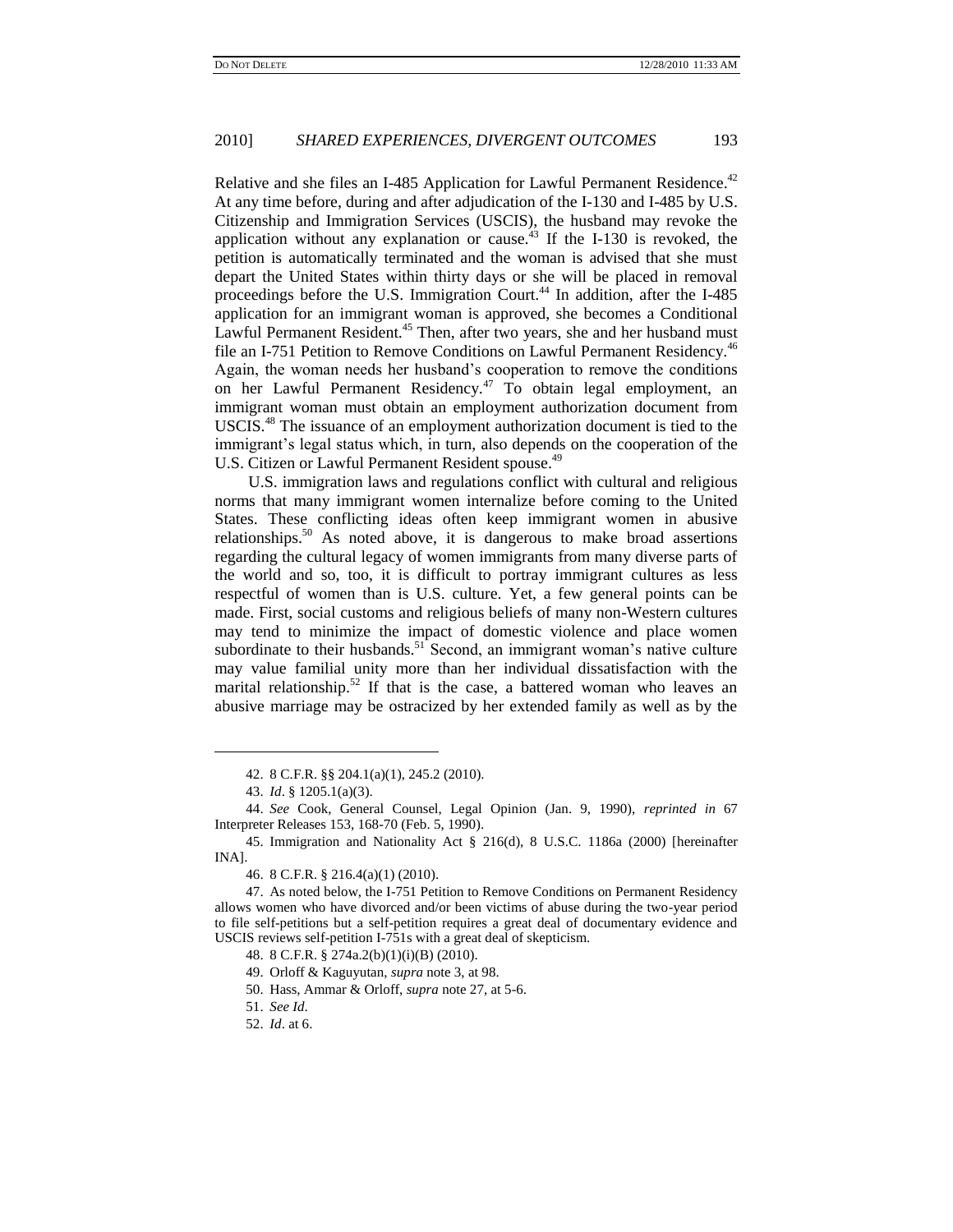people and institutions of her culture.<sup>53</sup> Third, an immigrant woman's culture or religion often requires strict adherence to traditional gender roles.<sup>54</sup> Keeping a woman in the home in a traditional role of a homemaker can increase her isolation from potential sources of support.<sup>55</sup> Similarly, a cultural requirement that a woman must assume the traditional role of a housewife upon marriage may cut short her career aspirations, increase her economic dependence on her spouse, and lower her sense of self-worth or value independent of her husband.<sup>56</sup> The cultural baggage that some immigrant women may bring with them to the United States can exacerbate the already daunting challenge of escaping a marriage poisoned by domestic violence.<sup>57</sup>

An immigrant woman's lack of proficiency in the English language also makes escaping a violent relationship more difficult. First, immigrant women lacking English proficiency may find themselves completely dependent on their U.S. Citizen or Lawful Permanent Resident spouses in their daily functions.<sup>58</sup> A controlling husband may intentionally sabotage an immigrant woman's attempts to learn English in order to increase her isolation and dependence.<sup>59</sup> Similarly, an abusive spouse may also restrict his immigrant wife's pursuit of job training or education in order to further erode her independence.<sup>60</sup>

Limited ability to communicate in English drastically reduces a battered woman's options for getting help from the U.S. legal system or social service organizations.<sup>61</sup> This problem is exacerbated by the fact that many community and government programs that help domestic violence victims explicitly try to limit their efforts to U.S.-born, English-speaking women.<sup>62</sup> Finally, limited English proficiency reduces an immigrant woman's chances of finding stable employment and achieving economic independence, further minimizing the likelihood that she will leave an abusive relationship.<sup>63</sup>

 $\overline{a}$ 

<sup>53.</sup> Edna Erez & Carolyn Copps Hartley, *Battered Immigrant Women and the Legal System: A Therapeutic Jurisprudence Perspective*, 4 Western Criminology Review, 155, 158 (2003); *See also Id*.

<sup>54.</sup> Hass, Ammar & Orloff, *supra* note 27, at 6.

<sup>55.</sup> *See* Erez & Hartley, *supra* note 53, at 157-58.

<sup>56.</sup> *Id*. at 157.

<sup>57.</sup> *Id*. at 156-58.

<sup>58.</sup> *See* Kwong, *supra* note 34, at 141.

<sup>59.</sup> *Id*.

<sup>60.</sup> *Id*. at 142.

<sup>61.</sup> *Id*.

<sup>62.</sup> DEBBIE LEE, ACCESSIBILITY: SERVING A CHANGING COMMUNITY, DOMESTIC VIOLENCE IN IMMIGRANT AND REFUGEE COMMUNITIES: ASSERTING THE RIGHTS OF BATTERED WOMEN, (Deana L. Jang et al. eds., 2d ed. 1997) (noting a shortage of domestic violence support organizations for immigrant women disproportionate to their representation in the U.S. population).

<sup>63.</sup> Jen'nan Ghazal Read & Philip N. Cohen, *One Size Fits All? Explaining U*.*S*.*-born and Immigrant Women's Employment across 12 Ethnic Groups*, 85 Soc. Forces 1713, 1714 (2007).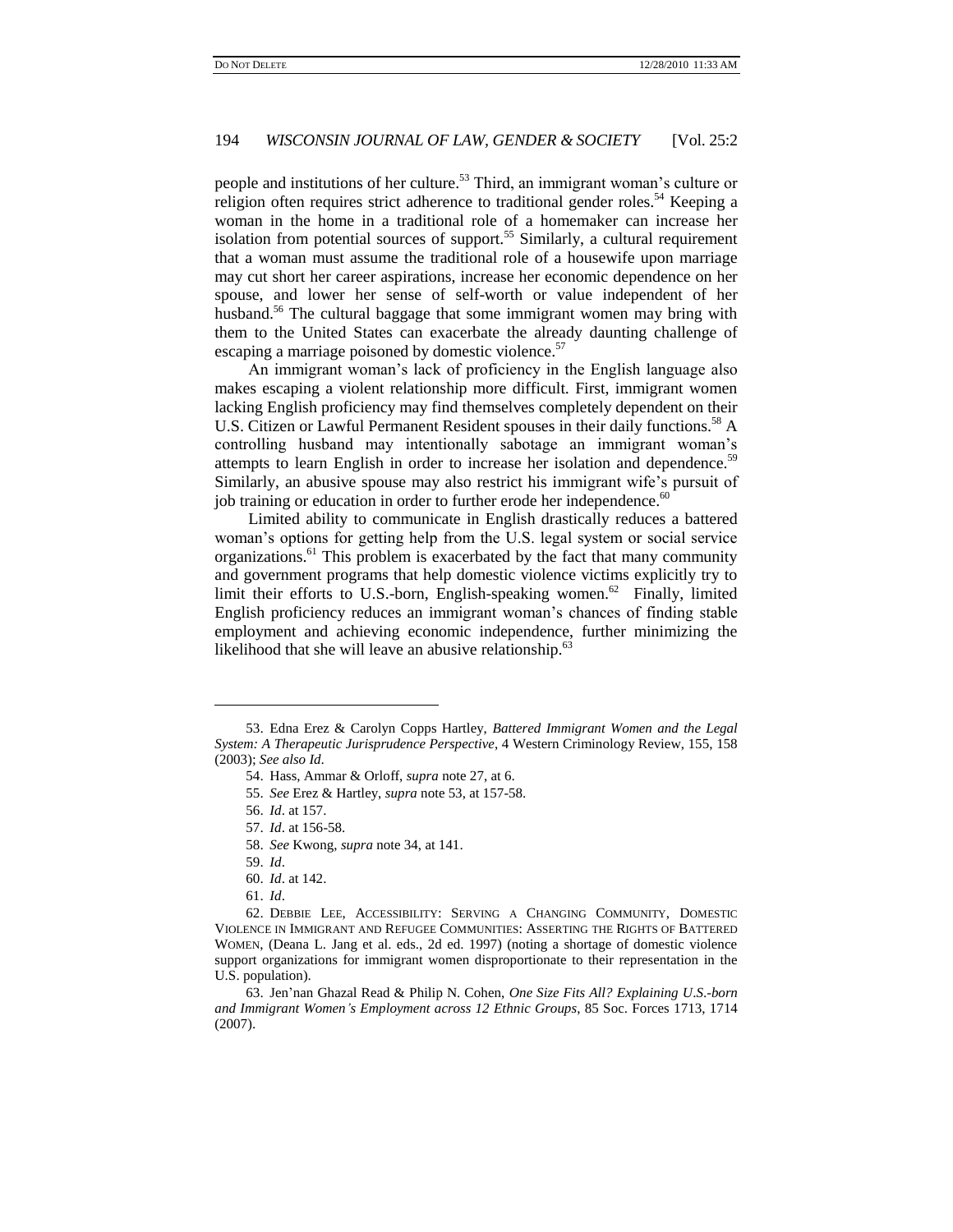These limited language skills also lead to an informational handicap experienced by many battered immigrant women due to limited knowledge of and misconceptions about the workings of the American society and, in particular, its legal system.<sup>64</sup> For example, an immigrant woman may fear contacting the police because of negative experience with police corruption or misconduct in her home country or a concern that the police may contact the U.S. Department of Homeland Security.<sup>65</sup> An immigrant woman may also be unfamiliar with personal protection orders, temporary restraining orders and other judicial means to offer protection if these means did not exist or were difficult to obtain in her home country. Similarly, immigrant women may be unaware of the services offered by victim advocates and domestic violence shelters to access the judicial system.

For example, Olga, an undocumented immigrant woman from Bulgaria was in an abusive relationship for over ten years and had a child with her abusive undocumented boyfriend.<sup>66</sup> Her daughter was a U.S. Citizen by birth and Olga feared reporting the abuse to the police because her boyfriend threatened that he would have her deported and she would never see her daughter again. She only managed to break free from her abuser when he beat her while they were driving in a public place and a driver in a nearby car called the police and followed them until the police arrived. Her boyfriend was prosecuted and eventually deported and Olga was able to obtain immigration status through a U Visa petition. Olga was one of the "fortunate" undocumented women who experienced abuse in a public place and a quickthinking bystander acted to help her.

## III. FAILINGS OF CRIMINAL JUSTICE SYSTEM FOR AMERICAN INDIAN WOMEN

Unlike many of the world's cultures, American Indian tribes treat violence against women as an aberration to be rectified by the extended family and the community as a whole.<sup>67</sup> While it is necessarily an oversimplification to talk about tribes as if they are a homogenous unit, it seems clear that colonization introduced substantial changes from traditional tribal cultures in which women were treated as "life givers and life sustainers," often with the power to choose and remove leaders. <sup>68</sup>

<sup>64.</sup> Kwong, *supra* note 34, at 143.

<sup>65.</sup> *Id*. at 142-43.

<sup>66.</sup> Olga is a client of the Immigration Law Clinic at the University of Detroit Mercy School of Law. Her name and identifying information have been altered for her protection.

<sup>67.</sup> *See generally* Gloria Valencia-Weber & Christine P. Zuni, *Domestic Violence and Tribal Protection of Indigenous Women in the United States*, 69 ST. JOHN'S L. REV. 69 (1995); James W. Zion & Elsie B. Zion, *Hozho' Sokee' – Stay Together Nicely: Domestic Violence Under Navajo Common Law*, 25 ARIZ. ST. L. J. 407 (1993).

<sup>68.</sup> Michelle Tirado, *Reclaiming Their Status: Native Women and Domestic Violence*, 21 AM. INDIAN REP. 10, 10 (2005); *See generally*, LAURA F. KLEIN & LILLIAN A. ACKERMAN,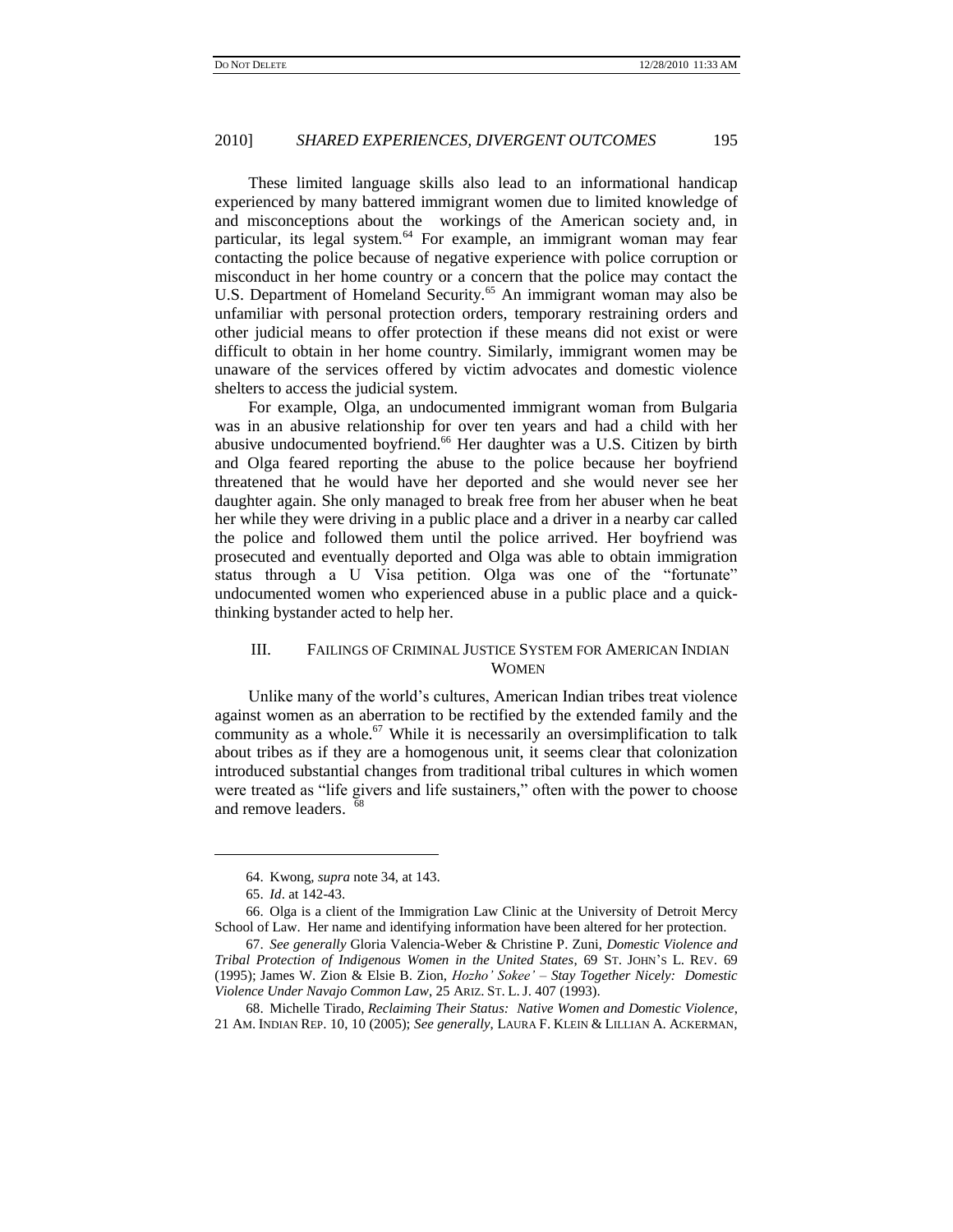A full discussion of the multiple changes forced on tribes since European contact is obviously far beyond the scope of this paper, but that is not necessary to see that the protection offered to American Indian women under the current criminal justice system is completely inadequate.<sup>69</sup> Our discussion focuses on the deficiencies of the system operating in Indian Country on lands subject to tribal governance.<sup>70</sup> This problem was created by events which began in the nineteenth century and has accelerated in the last three decades. An Indian tribe's authority and power to govern is inherent by virtue of its sovereignty and remains undiminished unless either of two events occurs.<sup>71</sup> The first diminishment is created when a tribe voluntarily gives up some aspect of sovereignty.<sup>72</sup> The second diminishment operates if Congress acts affirmatively to divest the tribe of a particular aspect of sovereignty.<sup>73</sup> The second diminishment is well exemplified by the Major Crimes Act, which began the erosion of tribal judicial power.<sup>74</sup> Under this statute, Congress removed tribes' jurisdiction over murder, kidnapping and eight other major crimes and placed them in the exclusive jurisdiction of the federal criminal system.<sup>75</sup> Jurisdiction was further limited by Congress in 1968 by a law which severely limited the criminal penalties which could be imposed by tribal courts to imprisonment of no more than six months and \$500 in fines, limits which were later increased to one year in jail and \$5000.<sup>76</sup>

In 1978, the Supreme Court delivered a much more severe blow to the ability of a tribe to protect its people within its own territory. In *Oliphant v.*  Suquamish Indian Tribe,<sup>77</sup> the U.S. Supreme Court held that despite the fact that Congress had not acted to so limit tribal jurisdiction, the judiciary could also divest the tribes of a portion of their power if such sovereignty was

72. *See Id*.

73. *Id*.

l

77. Oliphant v. Suquamish Indian Tribe*,* 435 U.S. 191 (1978).

WOMEN AND POWER IN NATIVE NORTH AMERICA (Laura F. Klein & Lillian A. Ackerman eds., 1995).

<sup>69.</sup> *See* notes and accompanying text, *supra* notes 8-22 (citing statistics of domestic violence effecting American Indian women).

<sup>70.</sup> The research on domestic violence against American Indian victims does not differentiate between women living on the reservation and those living elsewhere. Jurisdictional issues particularly affect women in Indian Country.

<sup>71.</sup> FELIX COHEN, HANDBOOK OF FEDERAL INDIAN LAW 122 (1942).

<sup>74.</sup> 18 U.S.C. § 1153(a) (2006).

<sup>75.</sup> *Id.* (providing: "Any Indian who commits against the person or property of another Indian or other person any of the following offenses, namely, murder, manslaughter, kidnapping, maiming, a felony under chapter 109A, incest, assault with intent to commit murder, assault with a dangerous weapon, assault resulting in serious bodily injury (as defined in section 1365 of this title), an assault against an individual who has not attained the age of 16 years, felony child abuse or neglect, arson, burglary, robbery, and a felony under section 661 of this title within the Indian Country, shall be subject to the same law and penalties as all other persons committing any of the above offenses, within the exclusive jurisdiction of the United States").

<sup>76.</sup> *See* 25 U.S.C. § 1302(7) (2000).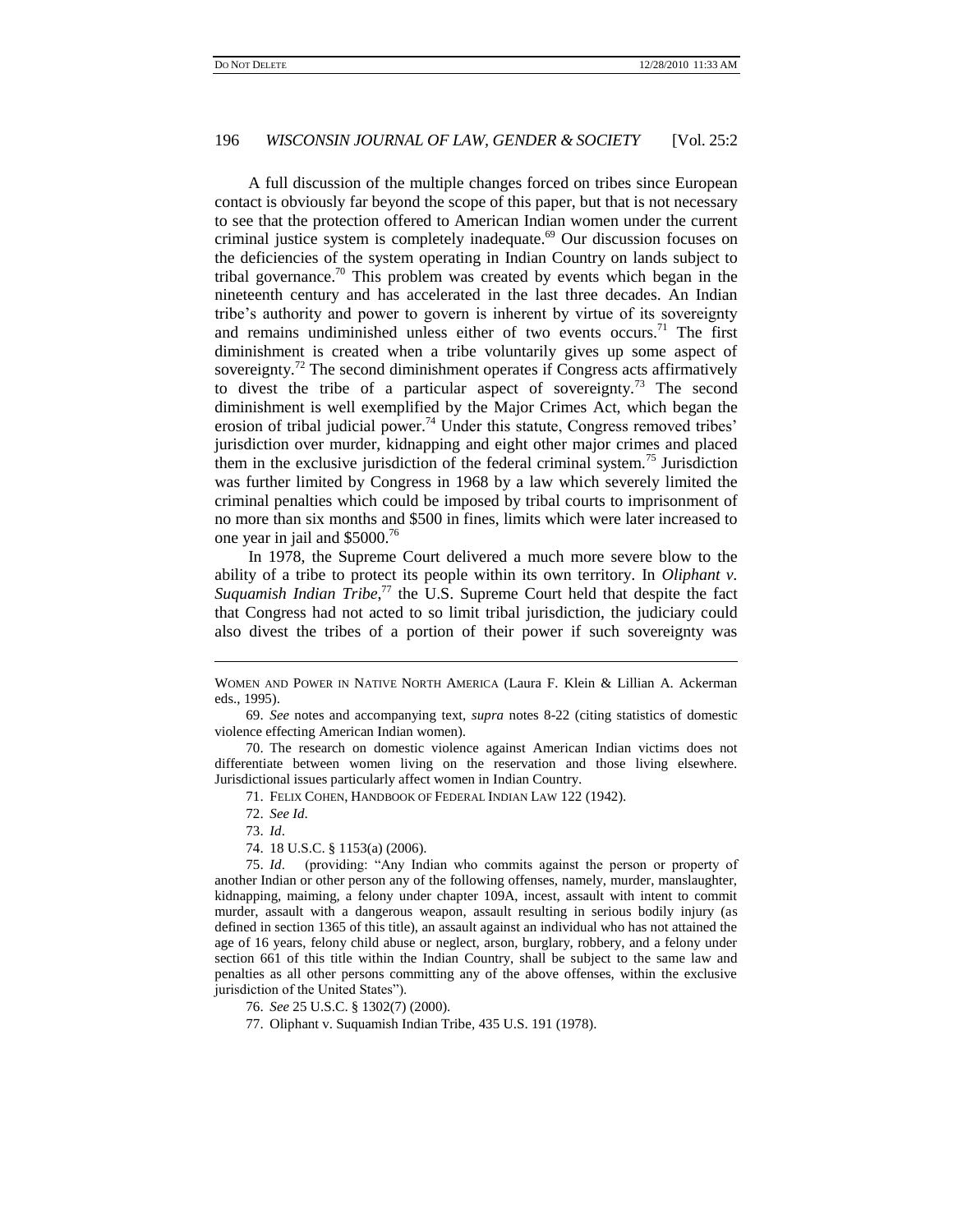"inconsistent with their status" as domestic dependent sovereigns.<sup>78</sup> In *Oliphant*, the Court divested the tribes of the power to prosecute non-Indians for any crime, including misdemeanors, such as most domestic violence cases, leaving federal action as the only option.<sup>79</sup> Later, the Supreme Court expanded the coverage of the *Oliphant* decision to provide that tribes could not prosecute members of other tribes. Eventually, that expansion was removed by Congress, but the underlying holding of the *Oliphant* decision still stands.<sup>80</sup>

The practical impact of this defective legal structure, combined with limited resources on the part of all the players, is often to leave Indian women defenseless against domestic violence. As a result, tribes can exercise jurisdiction over domestic violence committed by American Indians against one another, ${}^{81}$  yet this is of very limited impact because domestic violence is most often perpetrated by non-Indians. In fact, non-Indians commit 75 percent of the rapes of Indian women, $82$  none of which can be prosecuted within the community.<sup>83</sup>

The one-two punch of the Major Crimes Act and the *Oliphant* decision leaves American Indian women in Indian Country substantially unprotected because they must rely upon federal prosecutors and the Federal Bureau of Investigations (FBI) to investigate and prosecute crimes of domestic violence in Indian Country.<sup>84</sup> Unfortunately, such crimes must compete with many other serious crimes and, as such, are often not a high priority for federal law enforcement officials.<sup>85</sup> This does not reflect a lack of concern for victims of domestic violence,<sup>86</sup> rather the fact that resources are limited and often stretched too thin.<sup>87</sup> In addition, complex jurisdictional issues, such as the status of victim and perpetrator and the distance of the location of the crime from the

l

83. 25 U.S.C. § 1302(7) (2000).

<sup>78.</sup> *Id*. at 208.

<sup>79.</sup> *Id*. at 195, 212; Michael Riley, *Promises, Justice Broken*, The Denv. Post (Nov. 21, 2007), http://www.denverpost.com/ci\_7429560.

<sup>80.</sup> 25 U.S.C. § 1301(2) (2000).

<sup>81.</sup> *Id*.

<sup>82.</sup> GREENFIELD & SMITH, *supra* note 14, at 8.

<sup>84.</sup> Riley*, supra* note 79, at 4.

<sup>85.</sup> *Id*. (reporting that, between 1997 and 2006, federal prosecutors declined to prosecute nearly two-thirds of cases stemming from alleged criminal acts in Indian Country, which is more than twice the rejection rate for all crimes prosecuted by the U.S. government).

<sup>86.</sup> *See* Christopher B. Chaney*, Victim Rights in Indian Country – an Assistant United States Attorney Prospective*, 51 U.S. ATTYS' BULL. 36 (2003).

<sup>87.</sup> *See* Letter from James S. Richardson Sr., Federal Bar Association to Senate Indian Affairs Committee (July 2, 2008) *available at* http://www.fedbar.org/Advocacy/Testimonyand-Letters-to-Congress/Indian-Law/Draft-Bill-Concerning-Law-Enforcement-Issues.aspx? FT=.pdf.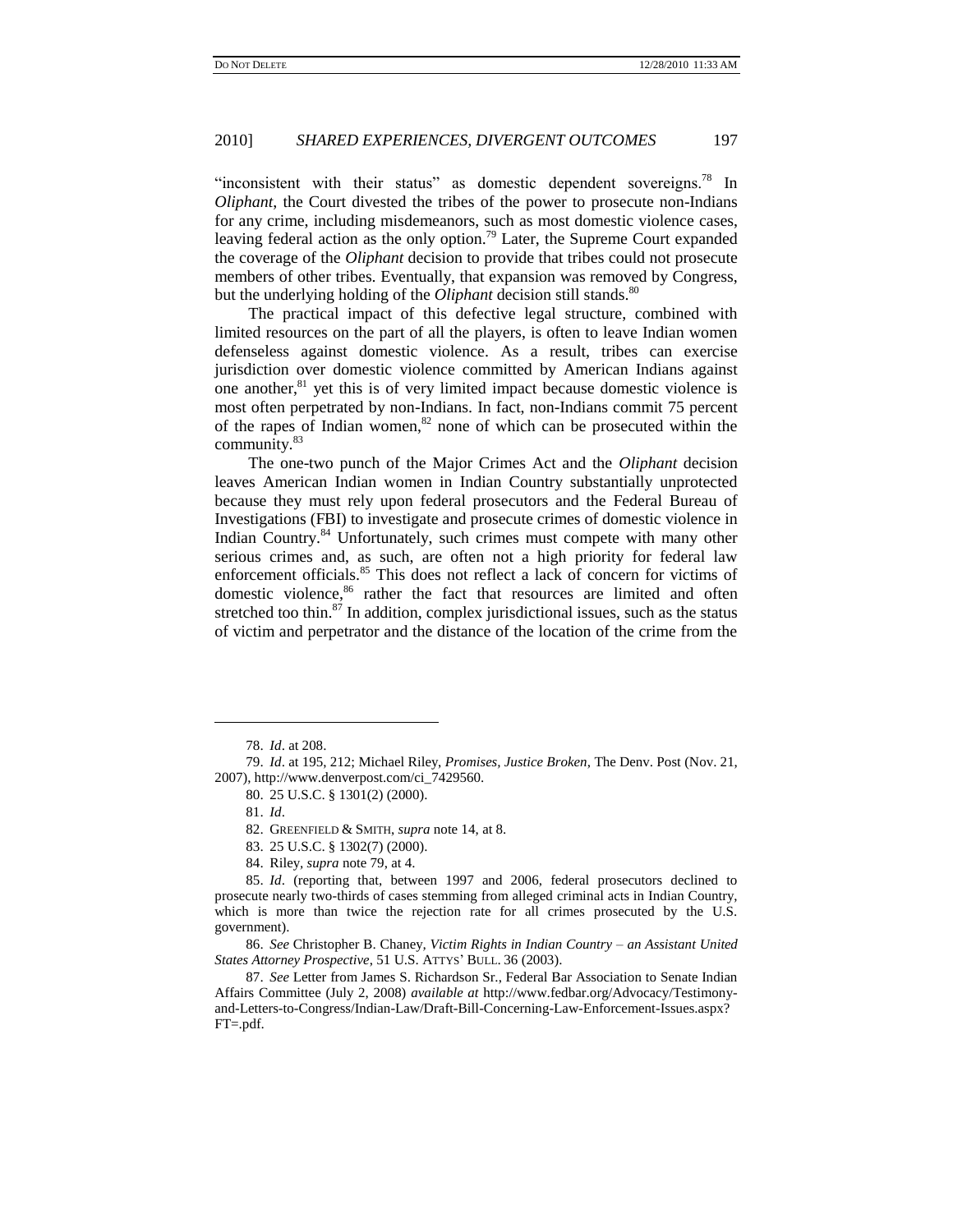nearest U.S. Attorneys office, make federal prosecution cumbersome and unappealing.<sup>88</sup>

The complex jurisdictional puzzle is further muddled by Public Law 280. This statute allows states to assume the federal jurisdictional role over crimes committed by non-Indians against American Indians in Alaska, California, Minnesota, Nebraska, Oregon and Wisconsin in favor of state prosecution.<sup>89</sup> The enactment of Public Law 280 has had the naive consequence of discouraging the development of tribal legal institutions, including courts and police forces despite the fact that it did not inhibit tribal jurisdiction over Indians.<sup>90</sup> Like their federal brethren, state and local prosecutors often do not have the resources or political will to obtain convictions for non-Indians who commit domestic violence against or rape American Indian women.<sup>91</sup> For example, in 2006, federal and state prosecutors only filed 606 criminal cases involving alleged crimes committed by non-Indians in Indian Country, despite the existence of 560 tribes within the United States.<sup>92</sup> The end result of Public 280 is an uneven playing field with respect to prosecutions of domestic violence, which leaves American Indian women with limited protection in their own communities.

#### IV. FAILINGS OF IMMIGRATION SYSTEM FOR IMMIGRANT WOMEN

Immigrant women are vulnerable to the misuse of immigration laws by their spouses. <sup>93</sup> Marriage-based immigration laws continue to have a disproportionately adverse effect on women in an era of relative gender neutrality. For example, a U.S. Citizen or Lawful Permanent Resident husband retains the power to determine if and when his spouse will receive or retain a particular benefit under the INA at multiple stages in the immigration process.<sup>94</sup> Immigration laws provide an opportunity for an abusive spouse, fiancée or partner to exercise this discretionary power to keep an immigrant woman in an abusive relationship or to discourage her from reporting abuse.<sup>95</sup>

<sup>88.</sup> *See* Matthew L.M. Fletcher, American Constitution Society Issue Brief, Addressing the Epidemic of Domestic Violence in Indian Country by Restoring Tribal Sovereignty (2009) *available at* http://www.acslaw.org/files/Fletcher%20Issue%20Brief.pdf.

<sup>89.</sup> 18 U.S.C. § 1162(a) (2001).

<sup>90.</sup> Carole Goldberg & Duane Champagne, *Is Public Law 280 Fit for the Twenty-First Century*? *Some Data at Last*, 38 CONN. L. REV. 697, 705 (2006).

<sup>91.</sup> *Id*. at 701; *see also* N. Bruce Duthu, *Broken Justice in Indian Country*, N.Y. Times, Aug. 11, 2008, at A17 *available at* http://www.nytimes.com/2008/08/11/ opinion/11duthu.html .

<sup>92.</sup> Duthu, *supra* note 91.

<sup>93.</sup> Orloff & Kaguytan, *supra* note 3, at 98 n. 5 (quoting Callie Marie Rennison & Sarah Welchans, Intimate Partner Violence, Bureau of Justice Statistics: Special Report, "reporting that 85% of victimizations by intimate partners in 1998 were committed against women").

<sup>94.</sup> 8 C.F.R. § 216.4(a)(6) (2010).

<sup>95.</sup> See analysis in text accompanying footnotes 23 to 57 *supra*.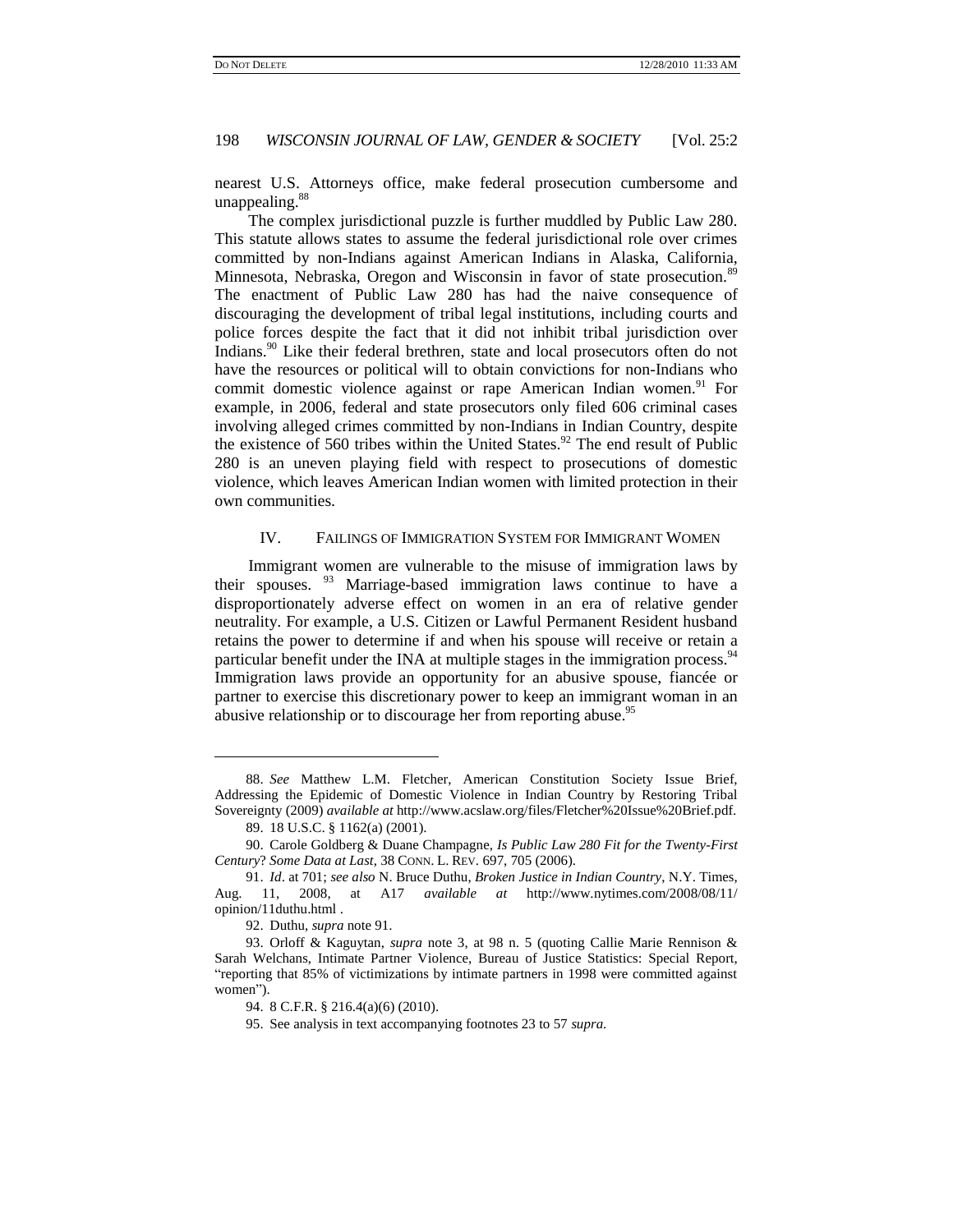First, in the initial phase, immediately after arrival in the United States, an abusive spouse can threaten to not file or complete the I-130 Petition for Alien Relative, withdraw the petition at any time before it is approved or simply fail to appear for the mandatory interview at a USCIS office (a prerequisite for the petition's approval).<sup>96</sup> This is not an unusual situation. In marriages where an abusive husband controls the immigration status of the victim, applications for Lawful Permanent Resident status are either never filed or are abandoned in 72 percent of cases.<sup>97</sup>

The control exerted by a sponsoring husband over an immigrant woman is exacerbated by a law intended to combat marriage fraud, the Immigration and Marriage Fraud Amendments (IMFA).<sup>98</sup> The IMFA provides that, when based on marriage, lawful permanent residency is granted to immigrant spouses conditionally for two years.<sup>99</sup> Before the second anniversary of the immigrant's admission to Lawful Permanent Resident status, the couple must file a joint petition and appear for a final interview to remove conditions.<sup>100</sup> Although the legislation is aimed at marriage fraud, the law has unintended negative consequences for abused immigrant women. The U.S. Citizen or Lawful Permanent Resident husband retains control over his wife's status as a Conditional Lawful Permanent Resident even after the initial grant of permanent residency.<sup>101</sup> In addition, even after full Lawful Permanent Resident status is granted, an abusive husband may withhold the documents his wife needs to adjust or prove status.<sup>102</sup> As a result of the structure of the adjustment of status process, the INA and IMFA inadvertently enable an abusive husband to constrain his wife from taking steps to escape or report abuse, on the peril of losing her Conditional Lawful Permanent Resident status and any prospect of acquiring full Lawful Permanent Resident status.

Because the INA makes U.S. Citizens or Lawful Permanent Residents responsible for formalizing the immigration status of their spouses, their refusal or failure to take these steps within the period required by law renders their foreign-born wives removable.<sup>103</sup> Once his wife is out of status and subject to removal, the ability of the U.S. Citizen or Lawful Permanent Resident husband to exploit federal laws to further isolate the victim and control her actions expands dramatically. First, the abuser may capitalize on his wife's lack of immigration status by threatening to report her to Immigration and Customs Enforcement (ICE) or to initiate deportation proceedings on a false claim of

l

<sup>96.</sup> 8 U.S.C. § 1186(a)(1) (2000); *Id*. § 1255(e)(3).

<sup>97.</sup> Hass, Ammar, & Orloff, *supra* note 27, at 4.

<sup>98.</sup> Immigration Marriage Fraud Amendments of 1986, Pub. L. No. 99-639, §2, 100 Stat. 3537, (1986); 8 U.S.C. § 1186a(g) (2000).

<sup>99.</sup> INA § 216(d), 8 U.S.C. 1186a (2000).

<sup>100.</sup> 8 U.S.C. § 1186a(c) (2000).

<sup>101.</sup> *Id*.

<sup>102.</sup> Hass, Ammar, & Orloff, *supra* note 27, at 4.

<sup>103.</sup> 8 U.S.C. § 1186a(c)(2)(A); *Id*. § 1227(a)(1)(D).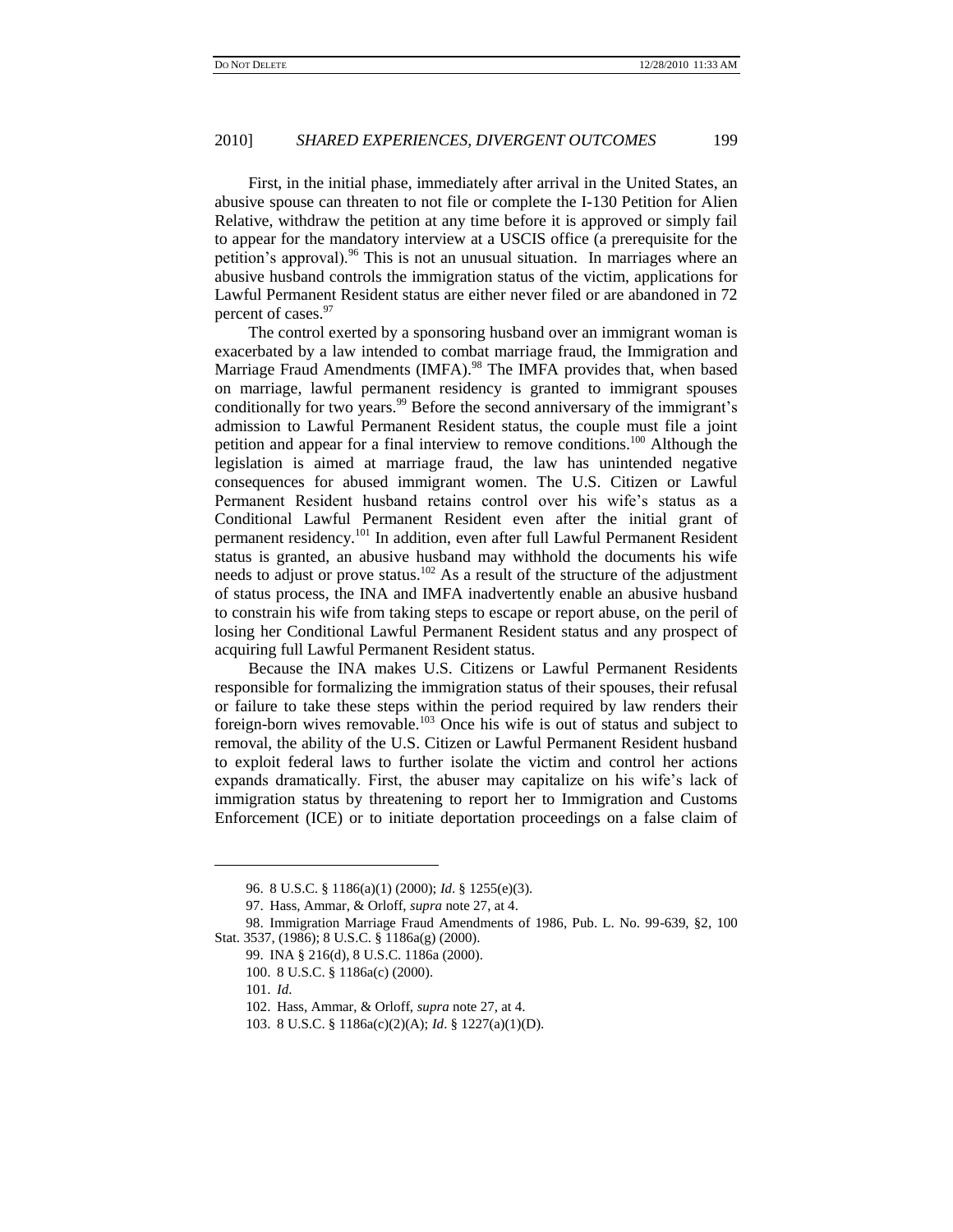marriage fraud.<sup>104</sup> Second, the fear of detention and removal deters the victim from seeking protection from the criminal justice system.<sup>105</sup> The lack of lawful immigration status also substantially diminishes the ability of battered women to utilize social support and counseling services, such as women's shelters,<sup>106</sup> which is further complicated by the fact that governmental and community organizations are often reluctant to expend scarce resources on "illegal" women, who are seen as outsiders.<sup>107</sup>

The story of Natalya, a woman from Ukraine who immigrated to the United States with her teenage son as a result of an engagement to a U.S. citizen illustrates this stark reality.<sup>108</sup> Natalya holds a university degree and was employed as an accountant in Ukraine and did not come to the United States due to economic need. Her husband visited her and her son in Ukraine six times before he proposed to her. Soon after she arrived in North Carolina on a K-1 Fiancée Visa, she and her husband were married and he promised to file the I-485 Application for Adjustment of Status in order for her and her son to gain Conditional Lawful Permanent Resident status. Natalya soon realized that her husband was not the man he appeared to be when he visited Ukraine. He had several unlicensed weapons in the house, including an assault rifle and machetes, and he installed cameras inside the house to remotely watch her and her son. Natalya's husband told her that he could have her son deported within a few hours if she did not obey his every command, including to clean the house and to have sex with him when and where he wanted it. He threatened her that he would not file the I-485 unless she "behaved". Natalya's confidence eroded and her sense of self-worth was degraded. She also learned that he took pain pills every day and that, while he was not disabled, he pretended to be disabled in order to collect Social Security disability payments.

The situation further deteriorated after Natalya's husband and her son got into a fight during which her husband punched her son in the face and threatened to kill him. The neighbors heard the commotion and called the police. When the police arrived, they took statements from everyone and noticed the unlicensed weapons. The police also ran a criminal record check on Natalya's husband and learned that he had been arrested and convicted for three prior domestic assaults against former girlfriends. When her husband was arrested Natalya and her son were taken by the police to a domestic violence shelter. The prosecutor declined to press charges and soon thereafter the shelter

l

<sup>104.</sup> Mary Ann Dutton et al., *Characteristics of Help-Seeking Behaviors, Resources and Service Needs of Battered Immigrant Latinas*, 7 GEO. J. ON POVERTY L. & POL'Y 245, 271 (2000) (finding that 21.7% of battered Latina immigrants in the Washington, D.C. area listed fear of being reported to immigration as the primary reason for remaining in an abusive relationship).

<sup>105.</sup> Shreeharsha, *supra* note 42, at 10.

<sup>106.</sup> *See also* Hass, Ammar, & Orloff, *supra* note 27, at 2.

<sup>107.</sup> Lee, *supra* note 62, at 20.

<sup>108.</sup> Natalya is a client of the Immigration Law Clinic at the University of Detroit Mercy School of Law. Her name and identifying information have been altered for her protection.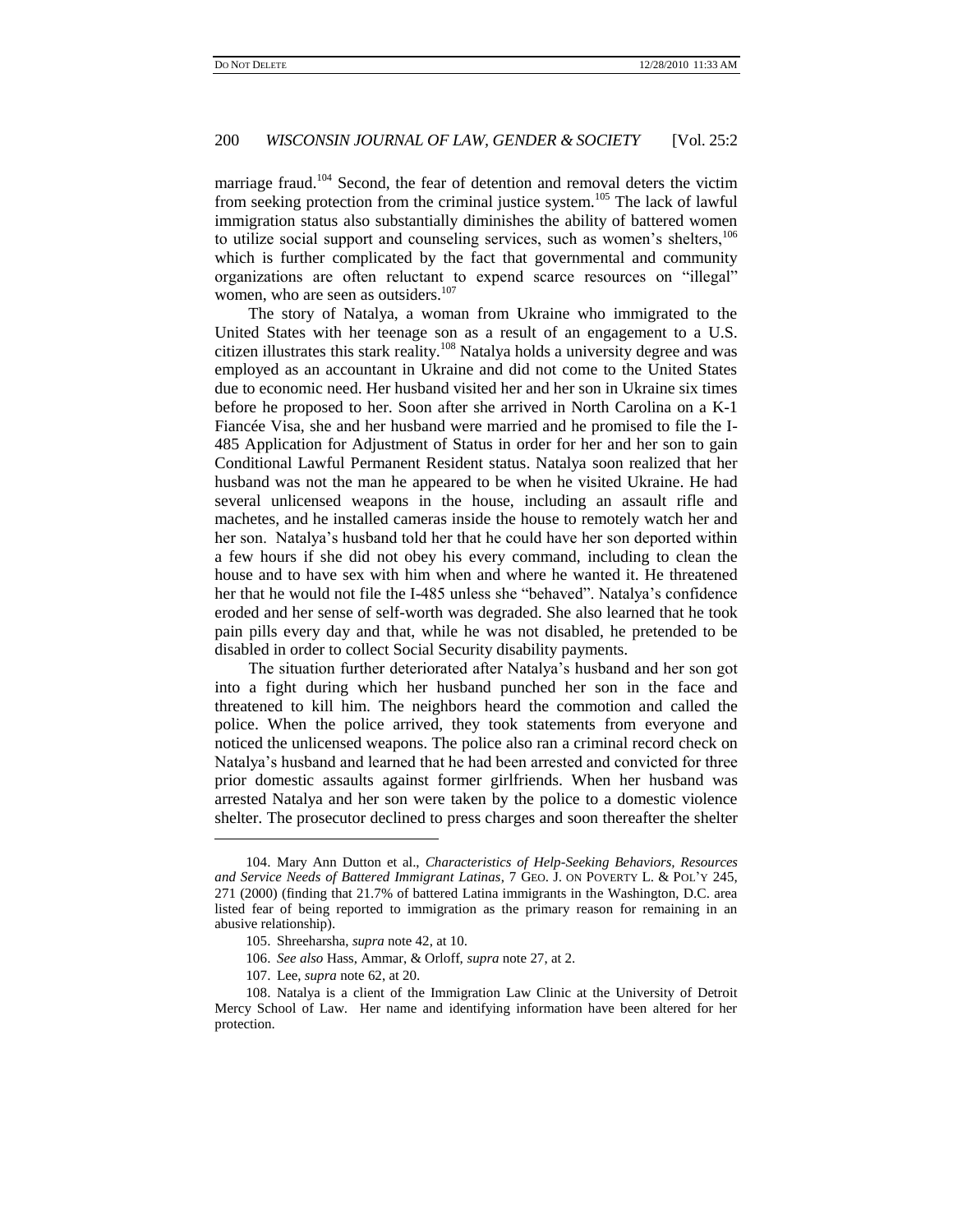advised Natalya and her son that they could not provide shelter to persons who were not Lawful Permanent Residents or U.S. Citizens. Natalya and her son then moved to Michigan where they obtained Lawful Permanent Resident status only by filing an I-360 VAWA Petition and documenting the mental and physical abuse she and her son received.

In this way, immigration laws allow an abusive husband to harness the threat of removal proceedings to isolate his immigrant wife and further erode her ability to resist abuse or leave the relationship. Abuse of the control given by immigration laws to U.S. Citizens and Lawful Permanent Residents over the immigration status of their wives is an extremely important contributor to victimization of foreign-born women by their husbands and partners.

## V. VAWA TO THE RESCUE? IMPACT ON AMERICAN INDIAN AND IMMIGRANT WOMEN

Until relatively recently, the U.S. legal system often viewed domestic violence as a matter of the private realm not suitable for active governmental regulation.<sup>109</sup> By the 1990s, Congress began to respond to the growing societal concern about violence against immigrant women.<sup>110</sup> In 1994, Congress enacted the original Violence Against Women Act (VAWA I).<sup>111</sup> VAWA I contained specific provisions aimed at combating and deterring domestic violence against all women in the United States but, in particular, domestic violence against American Indian and immigrant women.<sup>112</sup> Those targeted provisions, while well-intended, have had a mixed legacy on each group and, in general, VAWA I and its progeny have proven less than fully successful in addressing domestic violence against immigrant women while less so for American Indian women victims of domestic violence.

#### *A. VAWA Makes No Fundamental Change for American Indian Women*

VAWA I contains provisions aimed directly at the pernicious nature of domestic violence against American Indian women: "[a]ny protection order issued . . . by the court of one . . . Indian tribe . . . shall be accorded full faith and credit by the court of another . . . Indian tribe . . . and enforced . . . as if it were the order of the enforcing  $\ldots$  tribe.<sup>113</sup> Nevertheless, it has a relatively small impact on the broader problems with controlling domestic violence in Indian Country. Under VAWA I, this new "one order" system was intended to

<sup>109.</sup> HARRY KRAUSE & DAVID MEYER, FAMILY LAW IN A NUTSHELL 97-98 (Thomson West eds., 4th ed. 2003).

<sup>110.</sup> Orloff & Kaguytan, *supra* note 3, at 105.

<sup>111.</sup> Violence Against Women Act, Pub.L.No. 103-322, §§ 40001- 40703, 108 Stat. 1902-1955 (1994) (codified as amended in scattered sections of 8, 18 & 42 U.S.C.).

<sup>112.</sup> *Id*. § 2001 (b).

<sup>113.</sup> Violence Against Women Act, 18 U.S.C. § 2265 (1994).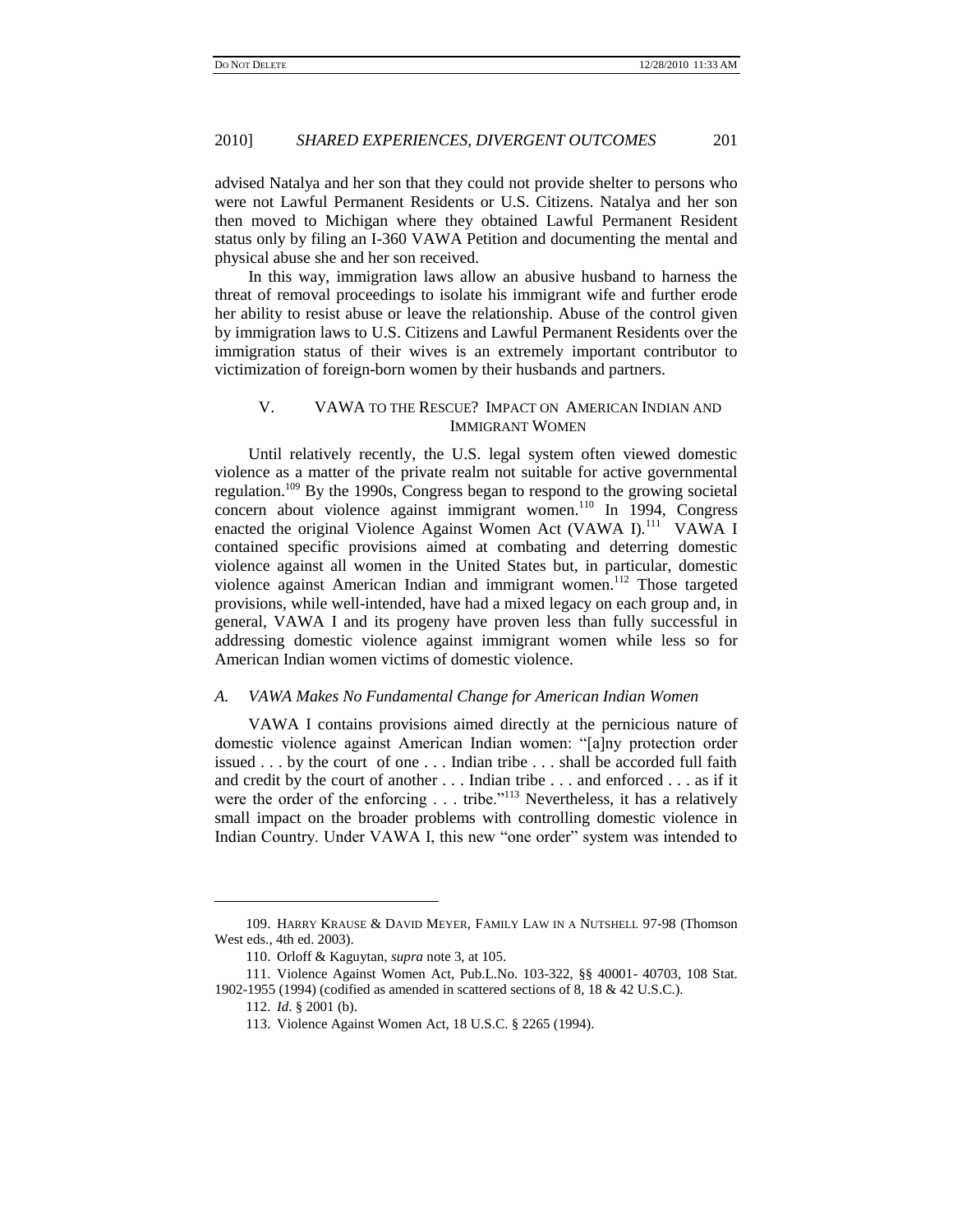protect American Indian women throughout Indian Country.<sup>114</sup> VAWA was amended in 2000 to strengthen the authority of tribes to prevent domestic violence.<sup>115</sup> Congress specified that "tribal court[s] shall have full civil jurisdiction to enforce protection orders, including authority to enforce any orders through civil contempt proceedings, exclusion of violators from Indian lands, and other appropriate mechanisms . . .<sup>"116</sup>

Despite these provisions requiring cross recognition of personal protective orders, VAWA leaves many gaps. Tribes generally adhere to the VAWA mandate to extend full faith and credit to protection orders issued by other tribes yet the lack of jurisdiction over non-Indians prohibits them from enforcing orders against non-Indians even when issued by a state court.<sup>117</sup> Similarly, while states are obligated under VAWA to enforce personal protection orders issued by tribes, many state courts fail to do so, leaving a woman who moves off the reservation unprotected.<sup>118</sup> Perhaps the most important contribution of VAWA comes not from its jurisdictional provisions but from financial grants and other infrastructure development mechanisms for which VAWA provides. This is particularly true for the 2005 Act reauthorizing VAWA, which for the first time provided Title IX, solely devoted to the protection of American Indian women.<sup>119</sup> Under the 2005 reauthorization of VAWA, the Office on Violence Against Women has begun regular consultations with tribes, as well as seeking recommendations on the administration of grant funds and the development of programs from tribal leaders.<sup>120</sup> In addition, VAWA contains a mandate for research to establish baseline data on domestic violence, dating violence, assault, stalking and murder of native women and projecting the incidence of injury and homicide and the health expenses which these require. While these are of some benefit, they do not deal with the fundamental problem for women in Indian Country the inability of tribes to assert jurisdiction over non-Indian perpetrators.

The obvious solution has been introduced in the Congress in the context of a broader bill entitled the Tribal Law and Order Act.<sup>121</sup> This legislation,

<sup>114.</sup> Melissa L. Tantum, *A Jurisdictional Quandary: Challenges Facing Tribal Governments in Implementing the Full Faith and Credit Provisions of the Violence Against Women Acts*, 90 KY. L. J. 123, 165-66 (2001).

<sup>115.</sup> 18 U.S.C. § 2265(e).

<sup>116.</sup> *Id*.

<sup>117.</sup> *See* Sarah Deer and Melissa L. Tatum, *Tribal Efforts to Comply with VAWA's Full Faith and Credit Requirements*, 39 TULSA L. REV. 403, 416 (2003).

<sup>118.</sup> *Id*. at 412.

<sup>119.</sup> Pub. L. No. 103-322, § 40302, 108 Stat. 1941-1942 (1994); Violence Against Women and Department of Justice Reauthorization Act of 2005, Pub. L. No. 109-162, §§ 901-909, 119 Stat. 2960 (2006).

<sup>120.</sup> Jerry Reynolds, *Federal Monies for Anti-Violence Studies Possible*, Indian Country Today, Oct. 5, 2007 http://www.indiancountrytoday.com/archive/28144169.html.; *See also* David Melmer, *Violence Against Women Act Up for Renewal,* Indian Country Today, Sept. 9, 2005 http://www.indiancountrytoday.com/archive/28163154.html.

<sup>121.</sup> Tribal Law and Order Act, [S.](http://www.govtrack.us/congress/bill.xpd?=s111-797S) 797,  $111<sup>th</sup>$  Cong. (2009).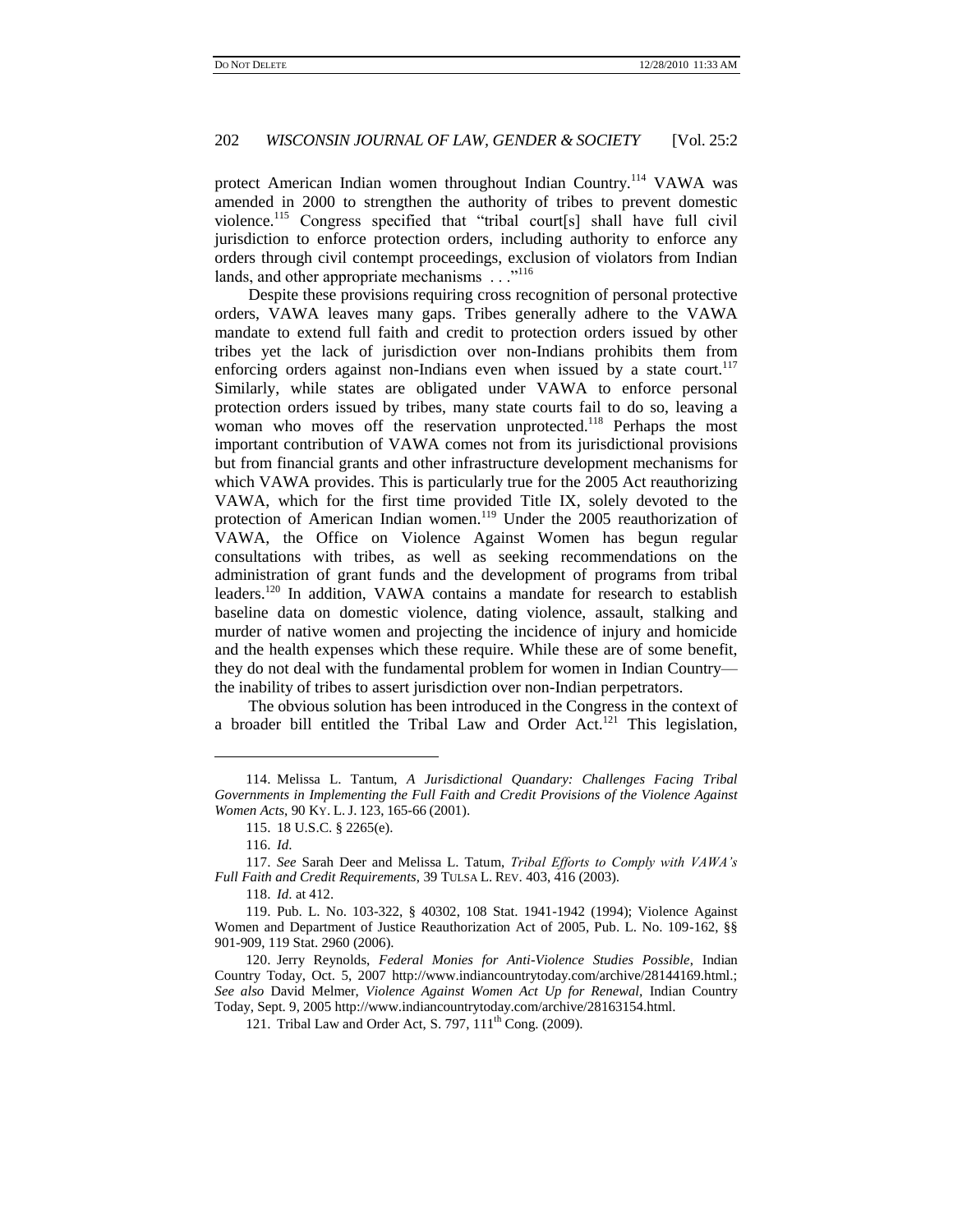introduced by Sen. Byron Dorgan (D-N.D.), focuses broadly on crime rather than domestic abuse and does not expand prosecutorial jurisdiction.<sup>122</sup> It does, however, require that federal law enforcement agencies and U.S. attorneys who decline to pursue an Indian Country case must provide evidence and related reports to the appropriate tribal authorities $123$  encouraging cooperation between tribal and federal officials in the prosecution of crimes on the reservation. While tribal court jurisdiction is not expanded, it does increase the penalties these courts can impose from one year to three years.<sup>124</sup> The best solution, although the most politically unlikely, is reflected in the analysis by the National Congress of American Indians, which suggests that violence against women be addressed directly by an expansion of tribal jurisdiction on all matters related to domestic violence to cover all violence within the tribe's territory including non-Indians.<sup>125</sup> The National Congress suggests that this "is justified by the close voluntary link established by a non-Indian who marries an Indian woman. By marrying a tribal member and living in a tribal community, they give their consent to be part of the tribal community."<sup>126</sup> Without a change this drastic, given the large proportion of perpetrators who are non-Indian, efforts short of this approach are likely to merely nibble around the edges of the problem.

## *B. VAWA Benefits Many Immigrant Women – But Expanded Coverage is Needed*

Congress sought to address the problem of intimate partner violence in VAWA I by removing control over the immigration process from the hands of abusive U.S. Citizens and Lawful Permanent Residents by offering battered immigrant women alternatives to acquire lawful immigration status.<sup>127</sup> Among its other goals, VAWA I's sweeping provisions offered a comprehensive solution to the problem of battered immigrant women.<sup>128</sup> The most drastic change made by VAWA I in this arena was to allow immigrant victims of "extreme cruelty" by their U.S. Citizen or Lawful Permanent Resident spouses to acquire permanent residency through a self-petitioning process, using the I-360 VAWA Petition, which does not require the abuser's participation.<sup>129</sup>

l

<sup>122.</sup> *Id*.

<sup>123.</sup> *See id*. § 102.

<sup>124.</sup> *See id*. § 304.

<sup>125.</sup> *Fact Sheet: Violence Against Women in Indian Country*, THE NATIONAL CONGRESS OF AMERICAN INDIANS, 1, 5, http://www.ncai.org/ncai/advocacy/hr/docs/dvfact\_sheet.pdf (last visited Oct. 3, 2010).

<sup>126.</sup> *Id*. at 6.

<sup>127.</sup> Pub. L. No. 103-322, § 40703, 108 Stat. 1955(1994).

<sup>128.</sup> *Id*. §§ 40701- 03.

<sup>129.</sup> Pub. L. No. 103-322, § 40701, 108 Stat. 1902, 1953-55 (1994) (codified at 8 U.S.C. § 1154(a)(1)(A)(iii) (1994)).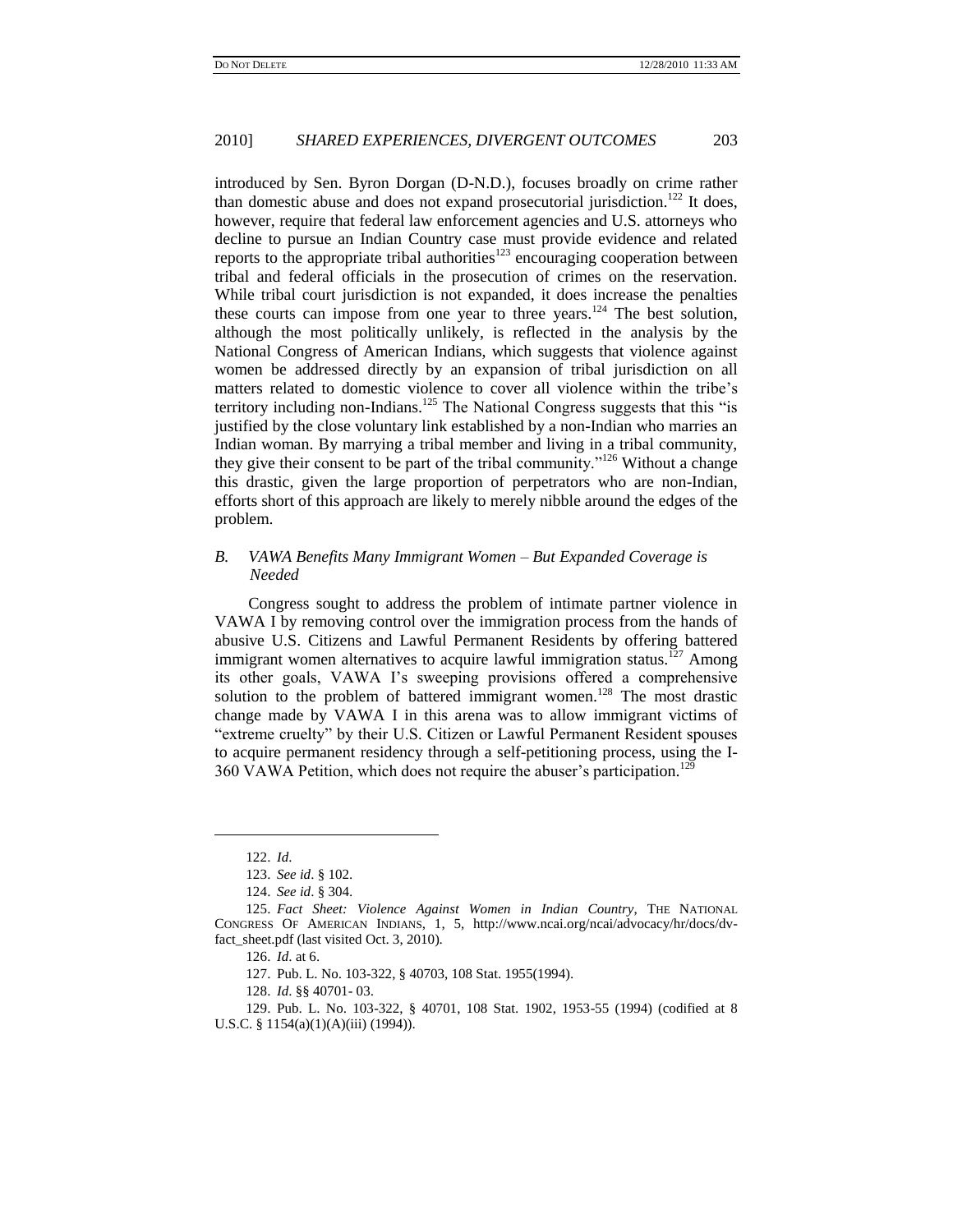In the years after the passage of VAWA I, the remedial impact of VAWA I was diluted by several subsequent changes in immigration law.<sup>130</sup> As a result, in 2000 Congress passed what has become known as "VAWA II".<sup>131</sup> VAWA II addressed the shortcomings of VAWA I documented by the women's rights advocates from 1994 to 2000.<sup>132</sup> VAWA II strengthened the protections for battered immigrant women by relaxing the eligibility requirements of VAWA I and explicitly expanding categories of immigrant women and children who could self-petition.<sup>133</sup> VAWA II also allowed filing of petitions by battered immigrant women who unknowingly married bigamists $134$  and allowed immigrant women to self-petition within two years after a divorce from or death of their U.S. citizen or Lawful Permanent Resident husband.<sup>135</sup> VAWA II eliminated the "extreme hardship" requirement of VAWA I which required immigrant women to document the hardship they would suffer if removed from the U.S.<sup>136</sup> Additionally, VAWA II allowed immigrant women with approved self-petitions to remain in the U.S. to adjust status because their abusive husbands could often act with greater impunity to punish and threaten them in their home countries, which may lack the protections found in the U.S. against domestic violence.<sup>137</sup> In 2005, Congress passed the VAWA Re-Authorization Act, which expedited the implementation of the substantive provisions of VAWA II.<sup>138</sup>

Yet, despite these protections, one group of immigrant women is almost entirely unprotected by VAWA and its progeny. Undocumented immigrant women and, in particular, undocumented immigrant women married to undocumented immigrant men do not have any protection from deportation other than to seek relief from deportation by filing a U visa petition.<sup>139</sup> As a result, undocumented immigrant women are not only more frequent victims of domestic violence than their documented counterparts but they are also more likely not to report the abuse for fear of arrest and deportation and knowing that, solely based on the immigration status of the perpetrator, they have no redress. The abuse suffered by an immigrant woman is the same whether her

l

<sup>130.</sup> *See generally* H.R. REP. NO. 106-939 (2000) (Conf. Rep.); Orloff & Kaguytan, *supra* note 3, at 129-41.

<sup>131.</sup> Violence Against Women Act of 2000, Pub. L. No. 106-386, 114 Stat. 1464, 1491 (2000) (codified as amended in scattered section of 8, 18, 20, 28, and 42 U.S.C.) [hereinafter VAWA II].

<sup>132.</sup> *Battered Immigrant Women Protection Act of 1999: Hearing on H*.*R*. *3083 Before the Subcomm. on Immigration and Claims of the H. Comm. on the Judiciary*, 116<sup>th</sup> Cong. 30-33 (2000) (statement of Rep. Janice Schakowsky).

<sup>133.</sup> VAWA II §§ 1503-1504.

<sup>134.</sup> *Id*. § 1503(c)(1).

<sup>135.</sup> *Id*. § 1503(b)(1)(A).

<sup>136.</sup> *Id*.

<sup>137.</sup> *Id*.

<sup>138.</sup> Violence Against Women and Department of Justice Reauthorization Act of 2005, Pub. L. No. 109-162, 119 Stat. 2960 (2005).

<sup>139.</sup> 8 U.S.C. § 1101(a)(15); 8 C.F.R. § 212.17 (2010).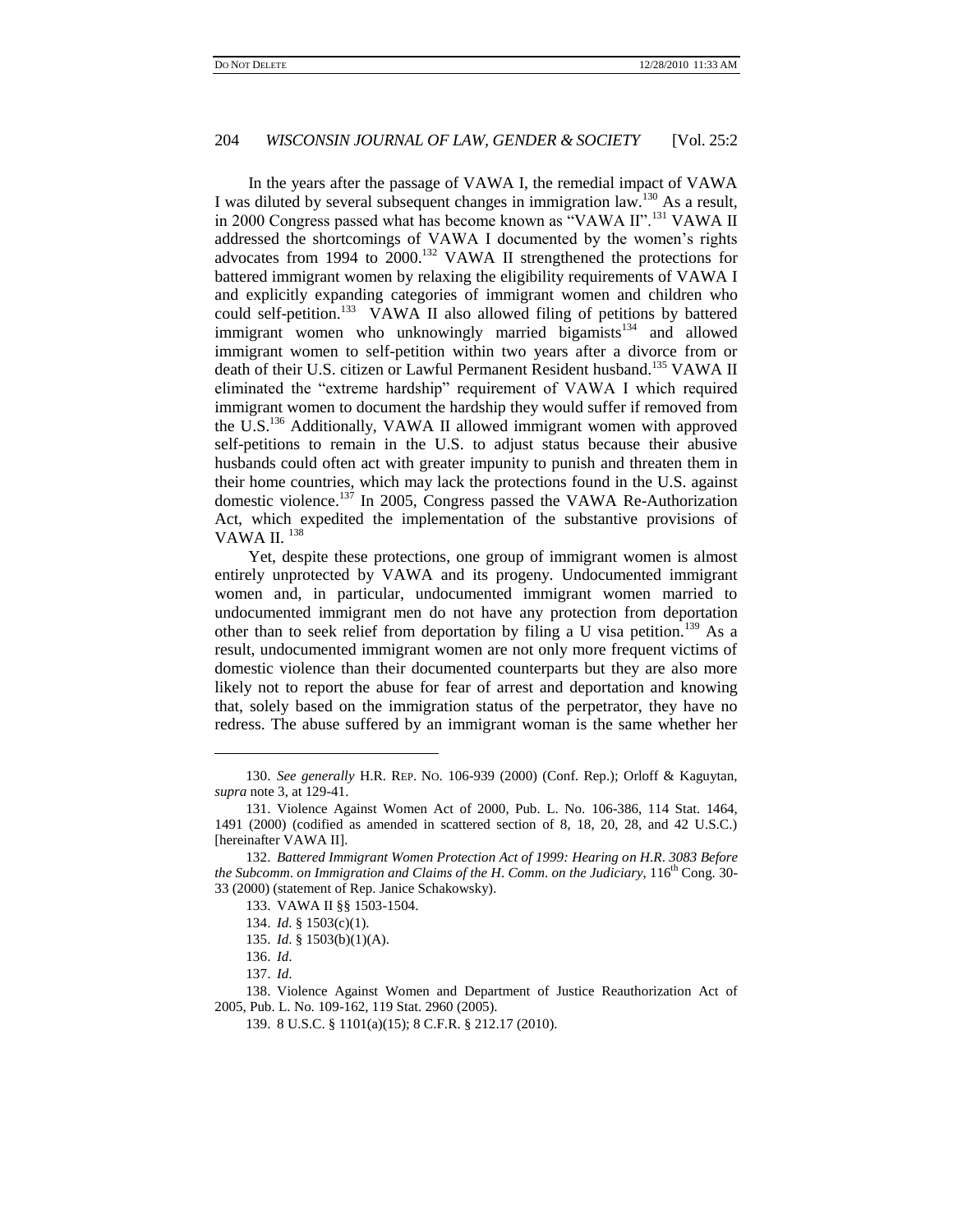abuser is her husband or boyfriend and whether he is a U.S. Citizen, Lawful Permanent Resident or undocumented immigrant. For immigrant women to lack protection from deportation based on the immigration status of her abuser adds insult to actual injury.

The U visa petition, which is the last hope for immigrants abused by their undocumented husbands or boyfriends, in contrast to other forms of immigration relief based on domestic violence, requires that the perpetrator of domestic violence be investigated and prosecuted by state or local law enforcement, that the victim cooperate with the prosecution, and that law enforcement authorities are willing to certify that the victim was cooperative.<sup>140</sup> In this manner, the victim faces two hurdles to any immigration relief: her abuser must, in fact, be prosecuted and the police and prosecutor are able to pressure the victim to cooperate with the prosecution despite significant risk to the victim.<sup>141</sup> While well-intended, the U visa creates more problems than it solves. It places an unfair burden on abused immigrant women to cooperate with the prosecution of their abuser and allows law enforcement officials unfettered discretion over whether they wish to assist an abused immigrant women gain legal status in the United States.

## VI. CONCLUSION AND RECOMMENDATIONS

## *A. VAWA is Yet Another Broken Promise to American Indian Women*

VAWA is a qualified success story for immigrant women but has relatively little impact on American Indian women. The issue of domestic violence against American Indian women and the inability to prevent and prosecute incidents of domestic violence needs more attention and resources. With respect to the need for increased attention, additional data collection and analysis are needed to more accurately assess the most effective means of addressing domestic violence against American Indian women. For example, while it is known that most rapes against American Indian women are perpetrated by non-Indians, it would be more helpful to know which rapes occurred in the domestic relations context. In addition, it would be useful to correlate whether prior contact existed between perpetrators and victims and the presence of alcohol or illegal drugs before or during the commission of domestic violence offenses. More sophisticated data collection would include the ages of perpetrators and victims, the location of the crimes, and any evidence of underreporting of domestic violence.

With respect to the need for additional resources, law enforcement in Indian Country should no longer be a low priority for the federal government. For example, while Congress authorized in the passage of the Indian Tribal Justice Act, to bring parity between tribal and non-Indian law enforcement,

<sup>140.</sup> 8 C.F.R. § 214.14(c)(2) (2010).

<sup>141.</sup> SALLY KINOSHITA, SUSAN BOWYER & CATHERINE WARD-SEITZ, Immigrant Legal Resource Center, U VISA MANUAL FOR IMMIGRANT VICTIMS OF CRIME,  $(2^{\rm nd}\,\rm ed.\,2010)$ .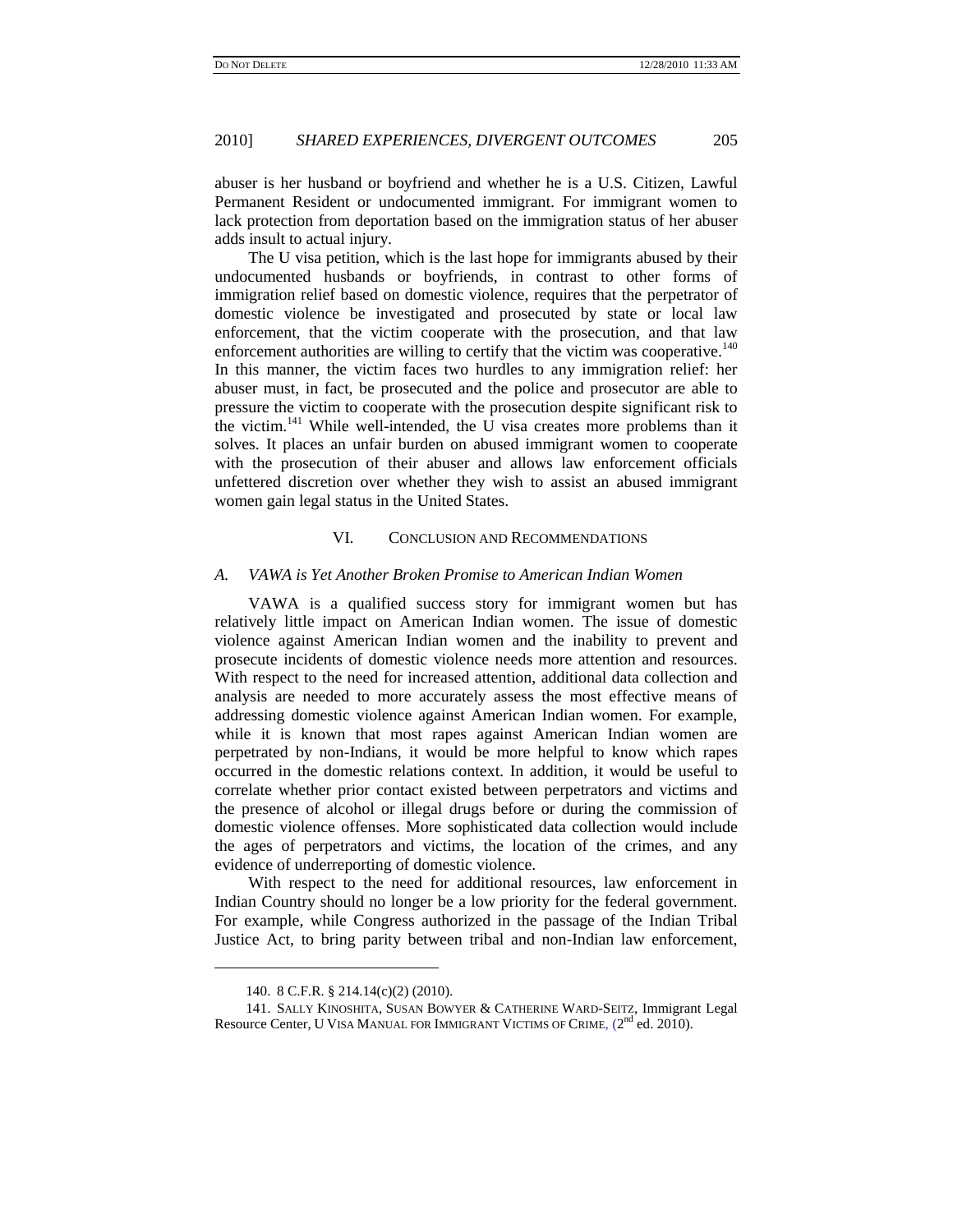Congress has failed to appropriate the funds needed to achieve parity.<sup>142</sup> In addition to more funds, better cooperation is needed between tribal, state and federal law enforcement officers and prosecutors to ensure that protection orders are respected, warrants are issued and perpetrators are not allowed to fall between the jurisdictional cracks.<sup>143</sup> Finally, a thoughtful analysis should be conducted as to the efficacy of Public Law 280, the Major Crimes Act, and Congressional efforts to override the *Oliphant* decision.

## *B. VAWA's Protections for Immigrant Women are Little-Known and Incomplete*

Immigrant women fare better than American Indian women under VAWA in the sense that specific forms of relief have been incorporated by VAWA into the INA to allow immigrant women to move out from under the control of their abusive U.S. Citizen and Lawful Permanent Resident husbands. Yet, despite these advantages, many immigrant women are unaware of VAWA or unwilling to pursue relief under VAWA.<sup>144</sup> To that end, greater efforts are needed to reach out to immigrant woman in culturally-appropriate ways to increase their awareness of the protections offered by VAWA and to ensure that they are able to counter the pressure from their abusers to conform or face deportation.

USCIS is the logical choice to carry out primary responsibility for raising awareness and could do so very easily by providing immigrant women with verbal and written communications at the time they are sponsored for an immigrant visa by their U.S. Citizen or Lawful Permanent Resident husbands. USCIS personnel and consular staff could be provided with training in ways to detect the subtle clues that abuse may be present in a relationship. Personnel and staff could also be empowered as mandatory reporters of any suspected abuse, as social workers, medical professionals and teachers are with respect to children. In addition, nonprofit organizations working in immigrant communities are a trusted and reliable source of information and resources for abused immigrant women and could also be designated as mandatory reporters of domestic violence. Finally, local domestic violence shelter and law enforcement personnel should be provided additional training in the immigration-related provisions of VAWA and, in particular, the requirements for a U visa.

Apart from empowering USCIS personnel and Department of State staff to identify and report abuse and to better educate immigrant women regarding their rights and available protections, Congress should act to close the gaping loophole in VAWA that fails to provide any means of gaining lawful

<sup>142</sup>**.** U.S. Commission on Civil Rights, A Quiet Crisis: Federal Funding and Unmet Needs in Indian Country 67-82 (July 2003), http://www.usccr.gov/pubs/na0703/na0731.pdf.

<sup>143.</sup> *See, e*.*g*.*,* Rebecca A. Hart & M. Alexander Lowther, *Honoring Sovereignty: Aiding Tribal Efforts to Protect Native American Women from Domestic Violence,* 96 Calif. L. Rev. 185, 187 (2008).

<sup>144.</sup> Erez & Copps Hartley, *supra* note 53.